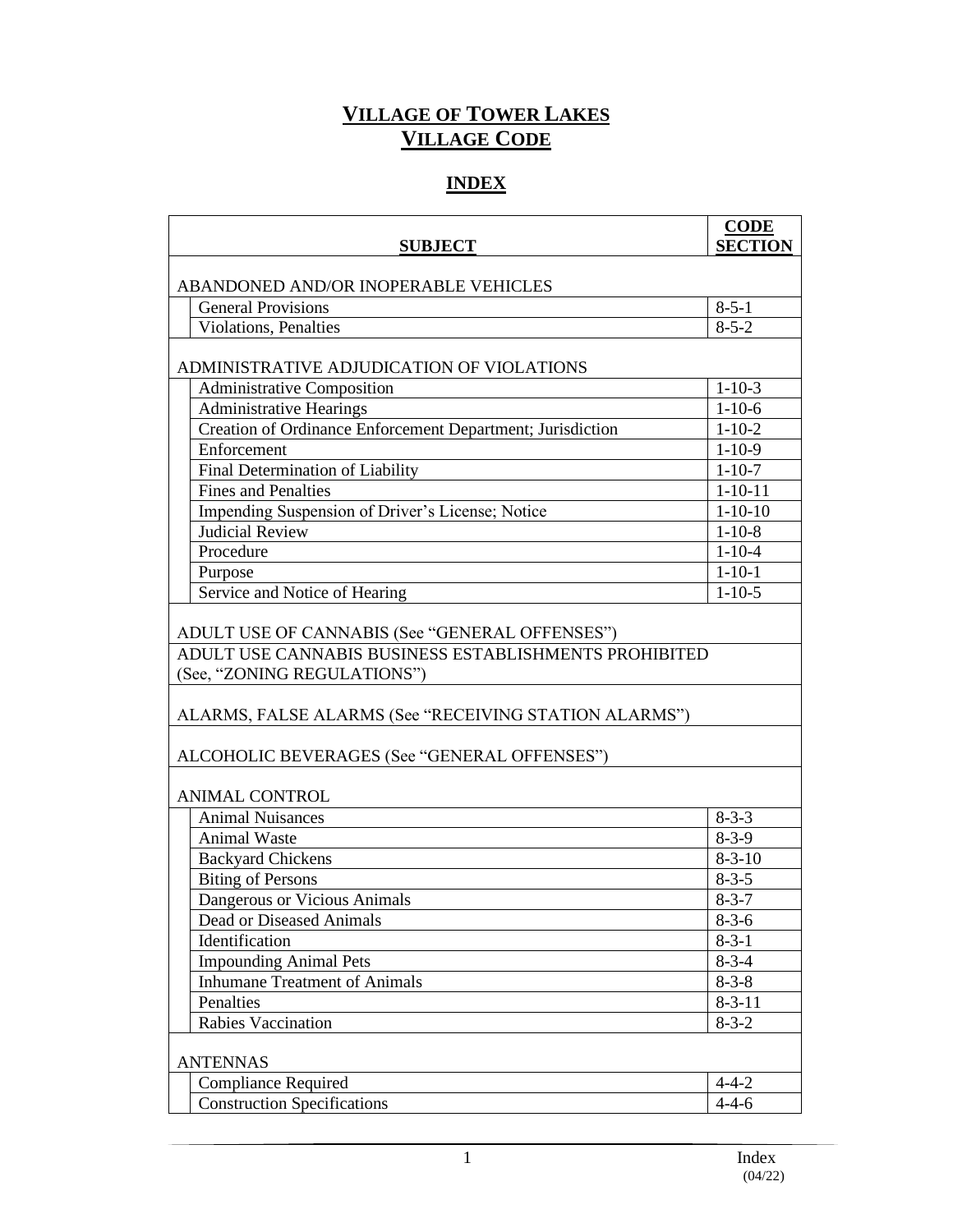| <b>Electrical Requirements</b><br>$4 - 4 - 7$<br>$4 - 4 - 5$<br>Inspection<br>Location<br>$4 - 4 - 3$<br>Permit Required; Fees<br>$4 - 4 - 4$<br>BUILDING CODES (See also "ZONING REGULATIONS")<br><b>Administration and Enforcement</b><br>$4 - 1 - 5$<br><b>Bonds</b><br>$4 - 1 - 9$<br>$4 - 1 - 3$<br><b>Building Codes, Regulations Adopted</b><br>$4 - 1 - 8$<br><b>Construction Debris</b><br>Fees and Deposits (Includes Fee Chart)<br>$4 - 1 - 6$<br>$4 - 1 - 11$<br>Final As-Built Surveys Required<br><b>Foundation Surveys Required</b><br>$4 - 1 - 10$<br>Parking, Existing Buildings (Enclosed, Off-Street)<br>$4 - 6 - 1$<br>Parking, New Construction (Enclosed, Off-Street)<br>$4 - 6 - 2$<br>Permits Required; Scope<br>$4 - 1 - 2$<br>Required Periodic Maintenance of Private Sewage Disposal Systems<br>$4 - 1 - 4$<br>Short Title, Designation of Parts<br>$4 - 1 - 1$<br>Time Limitation on Permits<br>$4 - 1 - 7$<br><b>BURNING, OPEN</b><br>$7 - 7 - 5$<br>Attendance<br>$7 - 7 - 1$<br>Definitions<br>Exceptions<br>$7 - 7 - 3$<br>Permits Required; Notification of Neighboring Property Owners<br>$7 - 7 - 4$<br>Required<br>Prohibitions<br>$7 - 7 - 2$<br>CABLE COMMUNICATIONS ENABLING ORDINANCE<br>Agreement and Incorporation of Application by Reference<br>$6 - 3 - 4$<br>Applicants' Bids for Initial Franchise<br>$6 - 3 - 43$<br>Availability of Books and Records<br>$6 - 3 - 30$<br><b>Cable Television Franchise Required</b><br>$6 - 3 - 10$<br>$6 - 3 - 26$<br><b>Complaint Procedure</b><br>Compliance with State and Federal Laws<br>$6 - 3 - 41$<br><b>Construction and Technical Standards</b><br>$6 - 3 - 21$<br><b>Construction Bond</b><br>$6 - 3 - 15$<br><b>Continuity of Service Mandatory</b><br>$6 - 3 - 25$<br><b>Customer Service Standards</b><br>$6 - 3 - 24$<br>Definitions<br>$6 - 3 - 2$<br>Duration and Acceptance of Non-Exclusive Franchise<br>$6 - 3 - 6$<br>Financial, Contractual, Shareholder & System Disclosure for Franchises<br>$6 - 3 - 44$<br><b>Fiscal Reports</b><br>$6 - 3 - 32$<br>Foreclosure<br>$6 - 3 - 39$<br><b>Franchise Fee</b><br>$6 - 3 - 28$<br><b>Franchise Renewal</b><br>$6 - 3 - 7$<br>Franchise Renewal in the Event of Change in Federal Law<br>$6 - 3 - 8$<br><b>Franchise Territory</b><br>$6 - 3 - 5$<br>Franchise Violation; Notice and Procedures<br>$6 - 3 - 45$ | Definitions | $4 - 4 - 1$ |
|----------------------------------------------------------------------------------------------------------------------------------------------------------------------------------------------------------------------------------------------------------------------------------------------------------------------------------------------------------------------------------------------------------------------------------------------------------------------------------------------------------------------------------------------------------------------------------------------------------------------------------------------------------------------------------------------------------------------------------------------------------------------------------------------------------------------------------------------------------------------------------------------------------------------------------------------------------------------------------------------------------------------------------------------------------------------------------------------------------------------------------------------------------------------------------------------------------------------------------------------------------------------------------------------------------------------------------------------------------------------------------------------------------------------------------------------------------------------------------------------------------------------------------------------------------------------------------------------------------------------------------------------------------------------------------------------------------------------------------------------------------------------------------------------------------------------------------------------------------------------------------------------------------------------------------------------------------------------------------------------------------------------------------------------------------------------------------------------------------------------------------------------------------------------------------------------------------------------------------------------------------------------------------------------------------------------------------------------------------------------|-------------|-------------|
|                                                                                                                                                                                                                                                                                                                                                                                                                                                                                                                                                                                                                                                                                                                                                                                                                                                                                                                                                                                                                                                                                                                                                                                                                                                                                                                                                                                                                                                                                                                                                                                                                                                                                                                                                                                                                                                                                                                                                                                                                                                                                                                                                                                                                                                                                                                                                                      |             |             |
|                                                                                                                                                                                                                                                                                                                                                                                                                                                                                                                                                                                                                                                                                                                                                                                                                                                                                                                                                                                                                                                                                                                                                                                                                                                                                                                                                                                                                                                                                                                                                                                                                                                                                                                                                                                                                                                                                                                                                                                                                                                                                                                                                                                                                                                                                                                                                                      |             |             |
|                                                                                                                                                                                                                                                                                                                                                                                                                                                                                                                                                                                                                                                                                                                                                                                                                                                                                                                                                                                                                                                                                                                                                                                                                                                                                                                                                                                                                                                                                                                                                                                                                                                                                                                                                                                                                                                                                                                                                                                                                                                                                                                                                                                                                                                                                                                                                                      |             |             |
|                                                                                                                                                                                                                                                                                                                                                                                                                                                                                                                                                                                                                                                                                                                                                                                                                                                                                                                                                                                                                                                                                                                                                                                                                                                                                                                                                                                                                                                                                                                                                                                                                                                                                                                                                                                                                                                                                                                                                                                                                                                                                                                                                                                                                                                                                                                                                                      |             |             |
|                                                                                                                                                                                                                                                                                                                                                                                                                                                                                                                                                                                                                                                                                                                                                                                                                                                                                                                                                                                                                                                                                                                                                                                                                                                                                                                                                                                                                                                                                                                                                                                                                                                                                                                                                                                                                                                                                                                                                                                                                                                                                                                                                                                                                                                                                                                                                                      |             |             |
|                                                                                                                                                                                                                                                                                                                                                                                                                                                                                                                                                                                                                                                                                                                                                                                                                                                                                                                                                                                                                                                                                                                                                                                                                                                                                                                                                                                                                                                                                                                                                                                                                                                                                                                                                                                                                                                                                                                                                                                                                                                                                                                                                                                                                                                                                                                                                                      |             |             |
|                                                                                                                                                                                                                                                                                                                                                                                                                                                                                                                                                                                                                                                                                                                                                                                                                                                                                                                                                                                                                                                                                                                                                                                                                                                                                                                                                                                                                                                                                                                                                                                                                                                                                                                                                                                                                                                                                                                                                                                                                                                                                                                                                                                                                                                                                                                                                                      |             |             |
|                                                                                                                                                                                                                                                                                                                                                                                                                                                                                                                                                                                                                                                                                                                                                                                                                                                                                                                                                                                                                                                                                                                                                                                                                                                                                                                                                                                                                                                                                                                                                                                                                                                                                                                                                                                                                                                                                                                                                                                                                                                                                                                                                                                                                                                                                                                                                                      |             |             |
|                                                                                                                                                                                                                                                                                                                                                                                                                                                                                                                                                                                                                                                                                                                                                                                                                                                                                                                                                                                                                                                                                                                                                                                                                                                                                                                                                                                                                                                                                                                                                                                                                                                                                                                                                                                                                                                                                                                                                                                                                                                                                                                                                                                                                                                                                                                                                                      |             |             |
|                                                                                                                                                                                                                                                                                                                                                                                                                                                                                                                                                                                                                                                                                                                                                                                                                                                                                                                                                                                                                                                                                                                                                                                                                                                                                                                                                                                                                                                                                                                                                                                                                                                                                                                                                                                                                                                                                                                                                                                                                                                                                                                                                                                                                                                                                                                                                                      |             |             |
|                                                                                                                                                                                                                                                                                                                                                                                                                                                                                                                                                                                                                                                                                                                                                                                                                                                                                                                                                                                                                                                                                                                                                                                                                                                                                                                                                                                                                                                                                                                                                                                                                                                                                                                                                                                                                                                                                                                                                                                                                                                                                                                                                                                                                                                                                                                                                                      |             |             |
|                                                                                                                                                                                                                                                                                                                                                                                                                                                                                                                                                                                                                                                                                                                                                                                                                                                                                                                                                                                                                                                                                                                                                                                                                                                                                                                                                                                                                                                                                                                                                                                                                                                                                                                                                                                                                                                                                                                                                                                                                                                                                                                                                                                                                                                                                                                                                                      |             |             |
|                                                                                                                                                                                                                                                                                                                                                                                                                                                                                                                                                                                                                                                                                                                                                                                                                                                                                                                                                                                                                                                                                                                                                                                                                                                                                                                                                                                                                                                                                                                                                                                                                                                                                                                                                                                                                                                                                                                                                                                                                                                                                                                                                                                                                                                                                                                                                                      |             |             |
|                                                                                                                                                                                                                                                                                                                                                                                                                                                                                                                                                                                                                                                                                                                                                                                                                                                                                                                                                                                                                                                                                                                                                                                                                                                                                                                                                                                                                                                                                                                                                                                                                                                                                                                                                                                                                                                                                                                                                                                                                                                                                                                                                                                                                                                                                                                                                                      |             |             |
|                                                                                                                                                                                                                                                                                                                                                                                                                                                                                                                                                                                                                                                                                                                                                                                                                                                                                                                                                                                                                                                                                                                                                                                                                                                                                                                                                                                                                                                                                                                                                                                                                                                                                                                                                                                                                                                                                                                                                                                                                                                                                                                                                                                                                                                                                                                                                                      |             |             |
|                                                                                                                                                                                                                                                                                                                                                                                                                                                                                                                                                                                                                                                                                                                                                                                                                                                                                                                                                                                                                                                                                                                                                                                                                                                                                                                                                                                                                                                                                                                                                                                                                                                                                                                                                                                                                                                                                                                                                                                                                                                                                                                                                                                                                                                                                                                                                                      |             |             |
|                                                                                                                                                                                                                                                                                                                                                                                                                                                                                                                                                                                                                                                                                                                                                                                                                                                                                                                                                                                                                                                                                                                                                                                                                                                                                                                                                                                                                                                                                                                                                                                                                                                                                                                                                                                                                                                                                                                                                                                                                                                                                                                                                                                                                                                                                                                                                                      |             |             |
|                                                                                                                                                                                                                                                                                                                                                                                                                                                                                                                                                                                                                                                                                                                                                                                                                                                                                                                                                                                                                                                                                                                                                                                                                                                                                                                                                                                                                                                                                                                                                                                                                                                                                                                                                                                                                                                                                                                                                                                                                                                                                                                                                                                                                                                                                                                                                                      |             |             |
|                                                                                                                                                                                                                                                                                                                                                                                                                                                                                                                                                                                                                                                                                                                                                                                                                                                                                                                                                                                                                                                                                                                                                                                                                                                                                                                                                                                                                                                                                                                                                                                                                                                                                                                                                                                                                                                                                                                                                                                                                                                                                                                                                                                                                                                                                                                                                                      |             |             |
|                                                                                                                                                                                                                                                                                                                                                                                                                                                                                                                                                                                                                                                                                                                                                                                                                                                                                                                                                                                                                                                                                                                                                                                                                                                                                                                                                                                                                                                                                                                                                                                                                                                                                                                                                                                                                                                                                                                                                                                                                                                                                                                                                                                                                                                                                                                                                                      |             |             |
|                                                                                                                                                                                                                                                                                                                                                                                                                                                                                                                                                                                                                                                                                                                                                                                                                                                                                                                                                                                                                                                                                                                                                                                                                                                                                                                                                                                                                                                                                                                                                                                                                                                                                                                                                                                                                                                                                                                                                                                                                                                                                                                                                                                                                                                                                                                                                                      |             |             |
|                                                                                                                                                                                                                                                                                                                                                                                                                                                                                                                                                                                                                                                                                                                                                                                                                                                                                                                                                                                                                                                                                                                                                                                                                                                                                                                                                                                                                                                                                                                                                                                                                                                                                                                                                                                                                                                                                                                                                                                                                                                                                                                                                                                                                                                                                                                                                                      |             |             |
|                                                                                                                                                                                                                                                                                                                                                                                                                                                                                                                                                                                                                                                                                                                                                                                                                                                                                                                                                                                                                                                                                                                                                                                                                                                                                                                                                                                                                                                                                                                                                                                                                                                                                                                                                                                                                                                                                                                                                                                                                                                                                                                                                                                                                                                                                                                                                                      |             |             |
|                                                                                                                                                                                                                                                                                                                                                                                                                                                                                                                                                                                                                                                                                                                                                                                                                                                                                                                                                                                                                                                                                                                                                                                                                                                                                                                                                                                                                                                                                                                                                                                                                                                                                                                                                                                                                                                                                                                                                                                                                                                                                                                                                                                                                                                                                                                                                                      |             |             |
|                                                                                                                                                                                                                                                                                                                                                                                                                                                                                                                                                                                                                                                                                                                                                                                                                                                                                                                                                                                                                                                                                                                                                                                                                                                                                                                                                                                                                                                                                                                                                                                                                                                                                                                                                                                                                                                                                                                                                                                                                                                                                                                                                                                                                                                                                                                                                                      |             |             |
|                                                                                                                                                                                                                                                                                                                                                                                                                                                                                                                                                                                                                                                                                                                                                                                                                                                                                                                                                                                                                                                                                                                                                                                                                                                                                                                                                                                                                                                                                                                                                                                                                                                                                                                                                                                                                                                                                                                                                                                                                                                                                                                                                                                                                                                                                                                                                                      |             |             |
|                                                                                                                                                                                                                                                                                                                                                                                                                                                                                                                                                                                                                                                                                                                                                                                                                                                                                                                                                                                                                                                                                                                                                                                                                                                                                                                                                                                                                                                                                                                                                                                                                                                                                                                                                                                                                                                                                                                                                                                                                                                                                                                                                                                                                                                                                                                                                                      |             |             |
|                                                                                                                                                                                                                                                                                                                                                                                                                                                                                                                                                                                                                                                                                                                                                                                                                                                                                                                                                                                                                                                                                                                                                                                                                                                                                                                                                                                                                                                                                                                                                                                                                                                                                                                                                                                                                                                                                                                                                                                                                                                                                                                                                                                                                                                                                                                                                                      |             |             |
|                                                                                                                                                                                                                                                                                                                                                                                                                                                                                                                                                                                                                                                                                                                                                                                                                                                                                                                                                                                                                                                                                                                                                                                                                                                                                                                                                                                                                                                                                                                                                                                                                                                                                                                                                                                                                                                                                                                                                                                                                                                                                                                                                                                                                                                                                                                                                                      |             |             |
|                                                                                                                                                                                                                                                                                                                                                                                                                                                                                                                                                                                                                                                                                                                                                                                                                                                                                                                                                                                                                                                                                                                                                                                                                                                                                                                                                                                                                                                                                                                                                                                                                                                                                                                                                                                                                                                                                                                                                                                                                                                                                                                                                                                                                                                                                                                                                                      |             |             |
|                                                                                                                                                                                                                                                                                                                                                                                                                                                                                                                                                                                                                                                                                                                                                                                                                                                                                                                                                                                                                                                                                                                                                                                                                                                                                                                                                                                                                                                                                                                                                                                                                                                                                                                                                                                                                                                                                                                                                                                                                                                                                                                                                                                                                                                                                                                                                                      |             |             |
|                                                                                                                                                                                                                                                                                                                                                                                                                                                                                                                                                                                                                                                                                                                                                                                                                                                                                                                                                                                                                                                                                                                                                                                                                                                                                                                                                                                                                                                                                                                                                                                                                                                                                                                                                                                                                                                                                                                                                                                                                                                                                                                                                                                                                                                                                                                                                                      |             |             |
|                                                                                                                                                                                                                                                                                                                                                                                                                                                                                                                                                                                                                                                                                                                                                                                                                                                                                                                                                                                                                                                                                                                                                                                                                                                                                                                                                                                                                                                                                                                                                                                                                                                                                                                                                                                                                                                                                                                                                                                                                                                                                                                                                                                                                                                                                                                                                                      |             |             |
|                                                                                                                                                                                                                                                                                                                                                                                                                                                                                                                                                                                                                                                                                                                                                                                                                                                                                                                                                                                                                                                                                                                                                                                                                                                                                                                                                                                                                                                                                                                                                                                                                                                                                                                                                                                                                                                                                                                                                                                                                                                                                                                                                                                                                                                                                                                                                                      |             |             |
|                                                                                                                                                                                                                                                                                                                                                                                                                                                                                                                                                                                                                                                                                                                                                                                                                                                                                                                                                                                                                                                                                                                                                                                                                                                                                                                                                                                                                                                                                                                                                                                                                                                                                                                                                                                                                                                                                                                                                                                                                                                                                                                                                                                                                                                                                                                                                                      |             |             |
|                                                                                                                                                                                                                                                                                                                                                                                                                                                                                                                                                                                                                                                                                                                                                                                                                                                                                                                                                                                                                                                                                                                                                                                                                                                                                                                                                                                                                                                                                                                                                                                                                                                                                                                                                                                                                                                                                                                                                                                                                                                                                                                                                                                                                                                                                                                                                                      |             |             |
|                                                                                                                                                                                                                                                                                                                                                                                                                                                                                                                                                                                                                                                                                                                                                                                                                                                                                                                                                                                                                                                                                                                                                                                                                                                                                                                                                                                                                                                                                                                                                                                                                                                                                                                                                                                                                                                                                                                                                                                                                                                                                                                                                                                                                                                                                                                                                                      |             |             |
|                                                                                                                                                                                                                                                                                                                                                                                                                                                                                                                                                                                                                                                                                                                                                                                                                                                                                                                                                                                                                                                                                                                                                                                                                                                                                                                                                                                                                                                                                                                                                                                                                                                                                                                                                                                                                                                                                                                                                                                                                                                                                                                                                                                                                                                                                                                                                                      |             |             |
|                                                                                                                                                                                                                                                                                                                                                                                                                                                                                                                                                                                                                                                                                                                                                                                                                                                                                                                                                                                                                                                                                                                                                                                                                                                                                                                                                                                                                                                                                                                                                                                                                                                                                                                                                                                                                                                                                                                                                                                                                                                                                                                                                                                                                                                                                                                                                                      |             |             |
|                                                                                                                                                                                                                                                                                                                                                                                                                                                                                                                                                                                                                                                                                                                                                                                                                                                                                                                                                                                                                                                                                                                                                                                                                                                                                                                                                                                                                                                                                                                                                                                                                                                                                                                                                                                                                                                                                                                                                                                                                                                                                                                                                                                                                                                                                                                                                                      |             |             |
|                                                                                                                                                                                                                                                                                                                                                                                                                                                                                                                                                                                                                                                                                                                                                                                                                                                                                                                                                                                                                                                                                                                                                                                                                                                                                                                                                                                                                                                                                                                                                                                                                                                                                                                                                                                                                                                                                                                                                                                                                                                                                                                                                                                                                                                                                                                                                                      |             |             |
|                                                                                                                                                                                                                                                                                                                                                                                                                                                                                                                                                                                                                                                                                                                                                                                                                                                                                                                                                                                                                                                                                                                                                                                                                                                                                                                                                                                                                                                                                                                                                                                                                                                                                                                                                                                                                                                                                                                                                                                                                                                                                                                                                                                                                                                                                                                                                                      |             |             |
|                                                                                                                                                                                                                                                                                                                                                                                                                                                                                                                                                                                                                                                                                                                                                                                                                                                                                                                                                                                                                                                                                                                                                                                                                                                                                                                                                                                                                                                                                                                                                                                                                                                                                                                                                                                                                                                                                                                                                                                                                                                                                                                                                                                                                                                                                                                                                                      |             |             |
|                                                                                                                                                                                                                                                                                                                                                                                                                                                                                                                                                                                                                                                                                                                                                                                                                                                                                                                                                                                                                                                                                                                                                                                                                                                                                                                                                                                                                                                                                                                                                                                                                                                                                                                                                                                                                                                                                                                                                                                                                                                                                                                                                                                                                                                                                                                                                                      |             |             |
|                                                                                                                                                                                                                                                                                                                                                                                                                                                                                                                                                                                                                                                                                                                                                                                                                                                                                                                                                                                                                                                                                                                                                                                                                                                                                                                                                                                                                                                                                                                                                                                                                                                                                                                                                                                                                                                                                                                                                                                                                                                                                                                                                                                                                                                                                                                                                                      |             |             |
|                                                                                                                                                                                                                                                                                                                                                                                                                                                                                                                                                                                                                                                                                                                                                                                                                                                                                                                                                                                                                                                                                                                                                                                                                                                                                                                                                                                                                                                                                                                                                                                                                                                                                                                                                                                                                                                                                                                                                                                                                                                                                                                                                                                                                                                                                                                                                                      |             |             |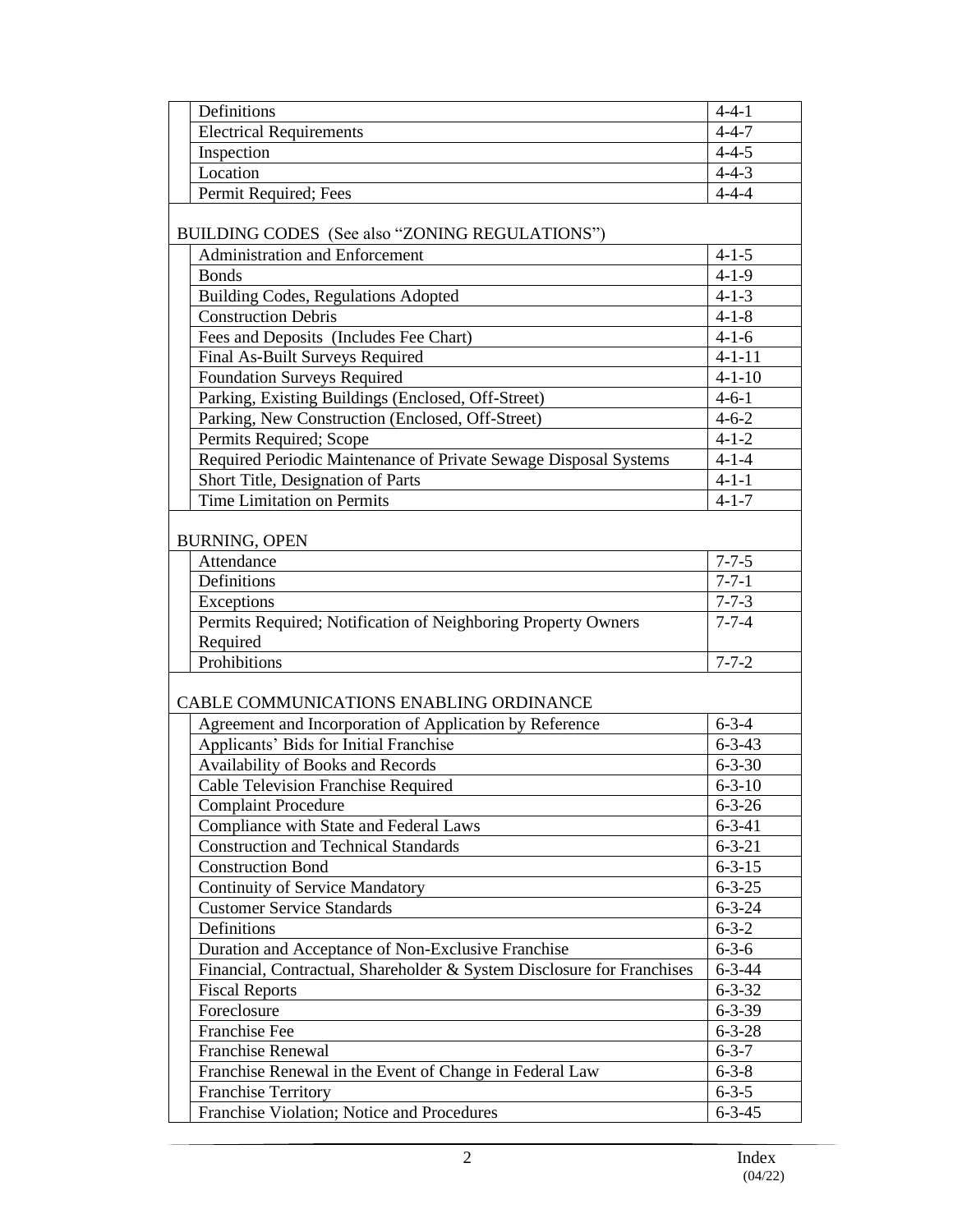| <b>Grantee Rules and Regulations</b>                         | $6 - 3 - 27$ |  |
|--------------------------------------------------------------|--------------|--|
| Indemnification                                              | $6 - 3 - 17$ |  |
| <b>Initial Franchise Costs</b>                               | $6 - 3 - 12$ |  |
| <b>Involuntary Termination</b>                               | $6 - 3 - 38$ |  |
| Landlord/Tenant                                              | $6 - 3 - 42$ |  |
| Letter of Credit                                             | $6 - 3 - 14$ |  |
| Liability and Insurance                                      | $6 - 3 - 16$ |  |
| <b>Liquidated Damages</b>                                    | $6 - 3 - 46$ |  |
| <b>Notices</b>                                               | $6 - 3 - 13$ |  |
| <b>Operational Standards</b>                                 | $6 - 3 - 23$ |  |
| Other Petitions and Applications                             | $6 - 3 - 31$ |  |
| <b>Performance Evaluation Sessions</b>                       | $6 - 3 - 36$ |  |
| <b>Police Powers</b>                                         | $6 - 3 - 9$  |  |
| <b>Rate Change Procedures</b>                                | $6 - 3 - 37$ |  |
| Receivership                                                 | $6 - 3 - 40$ |  |
| Removal of Cable Television System                           | $6 - 3 - 33$ |  |
| <b>Required Services and Facilities</b>                      | $6 - 3 - 34$ |  |
| <b>Rights and Privileges of Grantee</b>                      | $6 - 3 - 3$  |  |
| <b>Rights of Individuals</b>                                 | $6 - 3 - 18$ |  |
| <b>Rules and Regulations</b>                                 | $6 - 3 - 35$ |  |
| Service Availability and Record Request                      | $6 - 3 - 19$ |  |
| <b>Short Title</b>                                           | $6 - 3 - 1$  |  |
| <b>System Construction</b>                                   | $6 - 3 - 20$ |  |
| Transfer of Ownership or Control                             | $6 - 3 - 29$ |  |
| Use of Grantee Facilities                                    | $6 - 3 - 11$ |  |
| Use of Streets                                               | $6 - 3 - 22$ |  |
| CABLE AND VIDEO SERVICE PROVIDER AND PEG ACCESS SUPPORT FEES |              |  |

## AND CONSUMER PROTECTION

| <b>Applicable Principles</b>             | $6 - 8 - 4$ |
|------------------------------------------|-------------|
| Audits of Cable/Video Service Provider   | $6 - 8 - 6$ |
| Cable and Video Customer Protection Law  | $6 - 8 - 8$ |
| Cable/Video Service Provider Fee Imposed | $6 - 8 - 2$ |
| Definitions                              | $6 - 8 - 1$ |
| Late Fees/Payments                       | $6 - 8 - 7$ |
| No Impact on Other Taxes Due from Holder | $6 - 8 - 5$ |
| PEG Access Support Fee Imposed           | $6 - 8 - 3$ |

CANNABIS (See "GENERAL OFFENSES")

CANNABIS BUSINESS ESTABLISHMENTS PROHIBITED (See "ZONING REGULATIONS")

CANVASSERS, PEDDLERS, SOLICITORS, TRANSIENT MERCHANTS AND ITINERANT VENDORS (See "SOLICITATION")

CELL TOWERS (See "ZONING REGULATIONS" and "CONSTRUCTION OF FACILITIES IN PUBLIC RIGHTS-OF-WAY")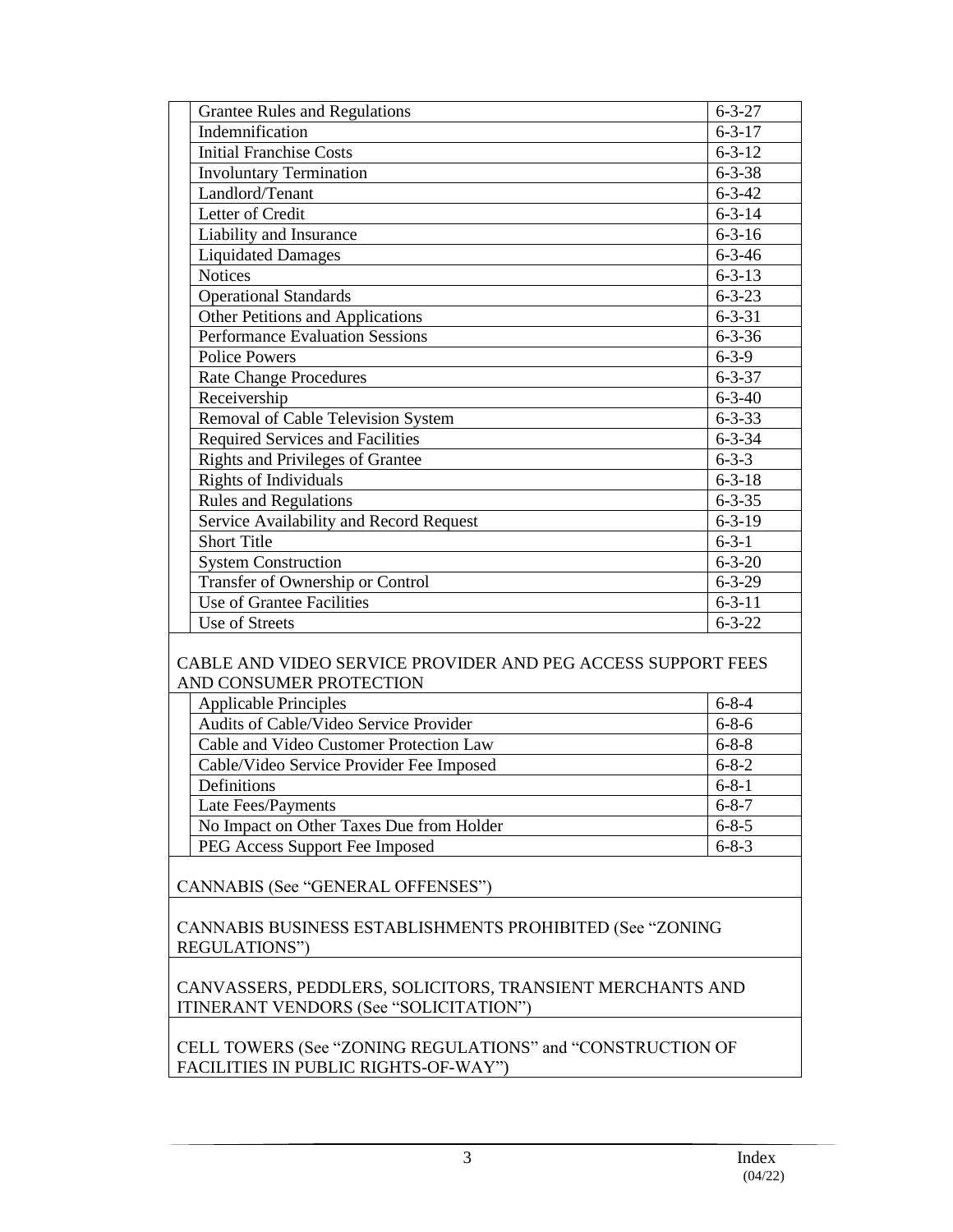| CHICKENS (See "ANIMAL CONTROL")                                                                                |              |  |
|----------------------------------------------------------------------------------------------------------------|--------------|--|
| COMPREHENSIVE PLAN, OFFICIAL                                                                                   |              |  |
| Official Comprehensive Plan Adopted                                                                            | $5 - 1 - 1$  |  |
| COMMENCEMENT OF TERMS OF VILLAGE OFFICERS (INAUGURATION)<br>(See "PRESIDENT AND BOARD OF TRUSTEES")            |              |  |
| COMMENTS AT PUBLIC MEETINGS (See "PRESIDENT AND BOARD OF<br>TRUSTEES")                                         |              |  |
| CONSTRUCTION OF FACILITIES IN PUBLIC RIGHTS-OF-WAY<br>(See also "DESIGN STANDARDS", "STREETS")                 |              |  |
| <b>Action on Permit Applications</b>                                                                           | $6 - 2 - 5$  |  |
| <b>Annual Registration Required</b>                                                                            | $6 - 2 - 3$  |  |
| Change of Ownership or Owner's Identity or Legal Status                                                        | $6 - 2 - 12$ |  |
| Cleanup and Restoration                                                                                        | $6 - 2 - 19$ |  |
| <b>Construction Methods and Materials</b>                                                                      | $6 - 2 - 16$ |  |
| Definitions                                                                                                    | $6 - 2 - 2$  |  |
| <b>Effect on Permit</b>                                                                                        | $6 - 2 - 6$  |  |
| Enforcement                                                                                                    | $6 - 2 - 24$ |  |
| <b>General Construction Standards</b>                                                                          | $6 - 2 - 13$ |  |
| Indemnification                                                                                                | $6 - 2 - 9$  |  |
| Insurance                                                                                                      | $6 - 2 - 8$  |  |
| <b>Location of Facilities</b>                                                                                  | $6 - 2 - 15$ |  |
| Maintenance and Emergency Maintenance                                                                          | $6 - 2 - 20$ |  |
| Penalties                                                                                                      | $6 - 2 - 23$ |  |
| Permit Required; Applications and Fees                                                                         | $6 - 2 - 4$  |  |
| Permit Suspension and Revocation                                                                               | $6 - 2 - 11$ |  |
| Purpose and Scope                                                                                              | $6 - 2 - 1$  |  |
| Removal, Relocation, or Modifications of Utility Facilities                                                    | $6 - 2 - 18$ |  |
| <b>Revised Permit Drawings</b>                                                                                 | $6 - 2 - 7$  |  |
| Security                                                                                                       | $6 - 2 - 10$ |  |
| <b>Small Wireless Facilities</b>                                                                               | $6 - 2 - 21$ |  |
| <b>Traffic Control</b>                                                                                         | $6 - 2 - 14$ |  |
| Variances                                                                                                      | $6 - 2 - 22$ |  |
| <b>Vegetation Control</b>                                                                                      | $6 - 2 - 17$ |  |
| CRIMINAL DAMAGE TO PROPERTY; CRIMINAL DAMAGE TO PUBLIC<br>PROPERTY; CRIMINAL TRESPASS (See "GENERAL OFFENSES") |              |  |
| <b>CURFEW</b>                                                                                                  |              |  |
| <b>Curfew Restrictions</b>                                                                                     | $8-4-1$      |  |
| <b>Parental Responsibility</b>                                                                                 | $8-4-2$      |  |
| DEBRIS (See "ZONING REGULATIONS", Chapter 6 of Title 10)                                                       |              |  |
| DEPOSIT AND/OR DUMPING OF REFUSE PROHIBITED (See "REFUSE AND<br>RECYCLING CONTROL")                            |              |  |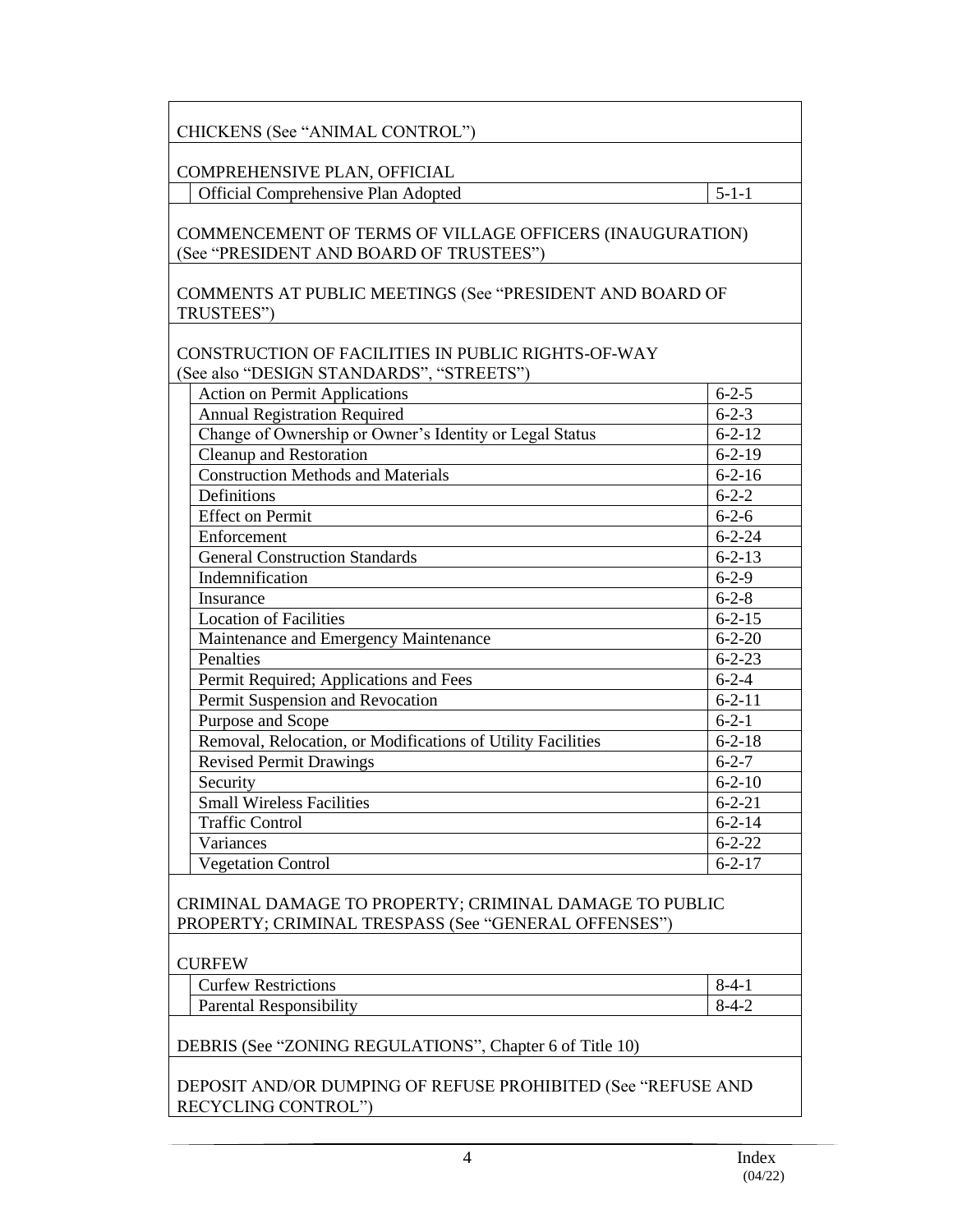| DEDICATION OF LANDS OR CASH CONTRIBUTIONS IN LIEU THEREOF |                                                                  |              |  |
|-----------------------------------------------------------|------------------------------------------------------------------|--------------|--|
|                                                           | <b>Additional Information</b><br>$5 - 7 - 23$                    |              |  |
|                                                           | <b>Combining With Adjoining Developments</b>                     | $5 - 7 - 10$ |  |
| <b>Condition to Annexation</b>                            |                                                                  | $5 - 7 - 18$ |  |
| <b>Consumer Price Index</b>                               |                                                                  | $5 - 7 - 7$  |  |
|                                                           | Criteria for Requiring a Cash Contribution                       | $5 - 7 - 6$  |  |
|                                                           | Criteria for Requiring Library Site Dedication                   | $5 - 7 - 5$  |  |
|                                                           | Criteria for Requiring Park and Recreational Land Dedications    | $5 - 7 - 3$  |  |
|                                                           | Criteria for Requiring School Site Dedications                   | $5 - 7 - 2$  |  |
| Density Formula                                           |                                                                  | $5 - 7 - 8$  |  |
| Distribution                                              |                                                                  | $5 - 7 - 20$ |  |
| <b>Environmental Risk Audit</b>                           |                                                                  | $5 - 7 - 13$ |  |
|                                                           | Fire/Rescue Capital Facilities Contributions and Site Dedication | $5 - 7 - 4$  |  |
| <b>Improved Sites</b>                                     |                                                                  | $5 - 7 - 12$ |  |
| Indemnification                                           |                                                                  | $5 - 7 - 19$ |  |
| Legislative Intent                                        |                                                                  | $5 - 7 - 1$  |  |
|                                                           | Needs Assessment; Land and Capital Facilities Acquisition Plan   | $5 - 7 - 21$ |  |
| Objections                                                |                                                                  | $5 - 7 - 17$ |  |
| <b>Real Estate Tax Escrow</b>                             |                                                                  | $5 - 7 - 16$ |  |
|                                                           | Reservation of Additional Land                                   | $5 - 7 - 9$  |  |
| Suitability of Soils at Site                              |                                                                  | $5 - 7 - 14$ |  |
| Time of Payment                                           |                                                                  | $5 - 7 - 22$ |  |
|                                                           | Title Insurance, Survey, Assessment Plats                        | $5 - 7 - 15$ |  |
| Topography and Grading                                    |                                                                  | $5 - 7 - 11$ |  |
| <b>DEFINITIONS</b>                                        |                                                                  |              |  |
| Catchlines                                                |                                                                  | $1 - 3 - 3$  |  |
| <b>Construction of Words</b>                              |                                                                  | $1 - 3 - 1$  |  |
| Definitions                                               |                                                                  | $1 - 3 - 2$  |  |
| <b>DESIGN STANDARDS</b>                                   |                                                                  |              |  |
| <b>Blocks</b>                                             |                                                                  | $5 - 3 - 7$  |  |
| <b>Building Setback Lines</b>                             |                                                                  | $5 - 3 - 9$  |  |
| Easements                                                 |                                                                  | $5 - 3 - 6$  |  |
| <b>Engineering Specifications</b>                         |                                                                  | $5 - 3 - 3$  |  |
| Lots                                                      |                                                                  | $5 - 3 - 8$  |  |
|                                                           | Parks, Schools and Public Areas                                  | $5 - 3 - 10$ |  |
| Scope of Regulations                                      |                                                                  | $5 - 3 - 1$  |  |
| <b>Sewage Disposal Facilities</b>                         |                                                                  | $5 - 3 - 5$  |  |
| <b>Streets</b>                                            |                                                                  | $5 - 3 - 2$  |  |
| <b>Water Supply Facilities</b>                            |                                                                  | $5 - 3 - 4$  |  |
| SERVICES"                                                 | DISASTER SERVICES/EMERGENCY PLAN (See "EMERGENCY AND DISASTER    |              |  |

<u>SERVICES</u>

DISORDERLY CONDUCT (See "GENERAL OFFENSES")

DISCHARGES, UNLAWFUL (See "FLOW OF WATER FROM ROOFS, SUMP PUMPS AND WATER SOFTENERS", "ROUTE 59 IMPROVEMENT PROJECTS")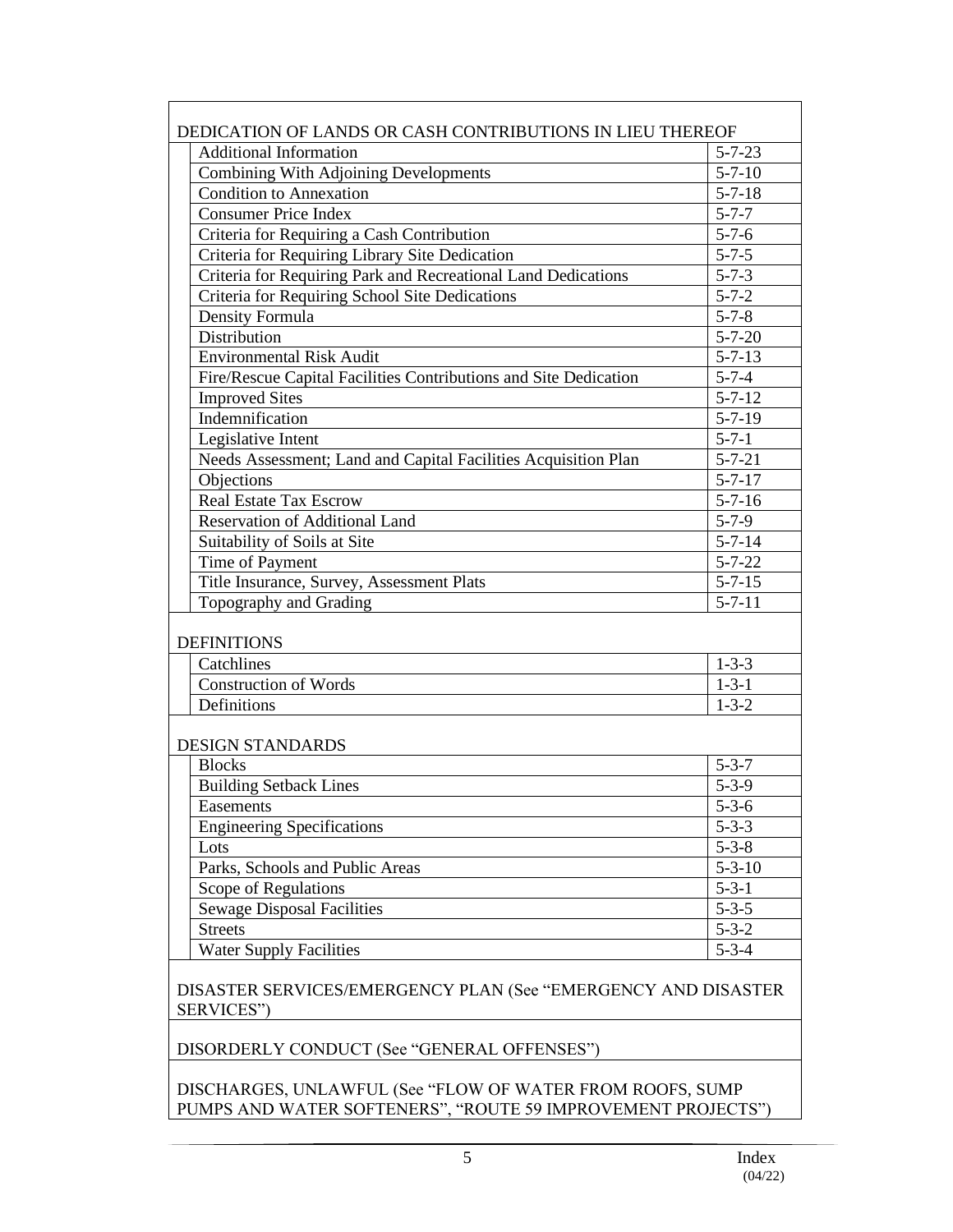| DISTRICTS (See "ZONING REGULATIONS")                                                             |                                    |
|--------------------------------------------------------------------------------------------------|------------------------------------|
| DRIVEWAYS (See "BUILDING CODES", "SUBDIVISIONS", "ZONING<br><b>REGULATIONS")</b>                 |                                    |
|                                                                                                  |                                    |
| DRUG PARAPHERNALIA (See "GENERAL OFFENSES")                                                      |                                    |
|                                                                                                  |                                    |
| ELECTRONIC PARTICIPATION IN VILLAGE MEETINGS                                                     |                                    |
| (See "PRESIDENT AND BOARD OF TRUSTEES")                                                          |                                    |
|                                                                                                  |                                    |
| <b>EMERGENCY AND DISASTER SERVICES</b>                                                           |                                    |
| Agreements with Other Political Subdivisions                                                     | $1-9-5$                            |
| Compensation                                                                                     | $1 - 9 - 7$                        |
| Director                                                                                         | $1-9-2$                            |
| <b>Emergency Action</b>                                                                          | $1-9-6$                            |
| Emergency Operations Plan of the Village of Tower Lakes Approved                                 | $1-9-11$                           |
| <b>Emergency Powers of Village President</b>                                                     | $1 - 9 - 12$                       |
| Establishment                                                                                    | $1 - 9 - 1$                        |
| Functions                                                                                        | $1 - 9 - 3$                        |
| Oath                                                                                             | $1-9-10$                           |
| Purchases and Expenditures                                                                       | $1-9-9$                            |
| Reimbursement by State                                                                           | $1-9-8$                            |
| Service as Mobile Support Team                                                                   | $1 - 9 - 4$                        |
| <b>EMERGENCY ENERGY PLANS</b>                                                                    |                                    |
| Construction                                                                                     | $6 - 6 - 6$                        |
| Definitions                                                                                      | $6 - 6 - 1$                        |
| <b>Implementation of Emergency Energy Plan</b>                                                   | $6 - 6 - 4$                        |
| Review of Plan                                                                                   | $6 - 6 - 3$                        |
| Separability                                                                                     | $6 - 6 - 7$                        |
| Submittal of Emergency Energy Plan                                                               | $6 - 6 - 2$                        |
| Violations; Enforcement                                                                          | $6 - 6 - 5$                        |
| EMPLOYEE REIMBURSEMENT (See "REIMBURSEMENT OF VILLAGE<br><b>EMPLOYEES FOR CERTAIN EXPENSES")</b> |                                    |
| ENCROACHMENTS (See "STREETS AND PUBLIC WAYS", "ROUTE 59<br><b>IMPROVEMENT PROJECTS")</b>         |                                    |
| EROSION AND SEDIMENTATION CONTROL                                                                |                                    |
| Definitions                                                                                      | $4 - 3 - 2$                        |
| Exceptions                                                                                       | $4 - 3 - 6$                        |
| Fees                                                                                             | $4 - 3 - 8$                        |
| <b>Nuisances</b>                                                                                 | $4 - 3 - 9$                        |
| <b>Operation Standards and Requirements</b>                                                      | $4 - 3 - 5$                        |
| Applicability                                                                                    | $4 - 3 - 5 - 1$                    |
| <b>Expiration of Permit</b>                                                                      | $4 - 3 - 5 - 4$                    |
|                                                                                                  |                                    |
| Handbook Adopted by Reference<br><b>Special Precautions</b>                                      | $4 - 3 - 5 - 2$<br>$4 - 3 - 5 - 3$ |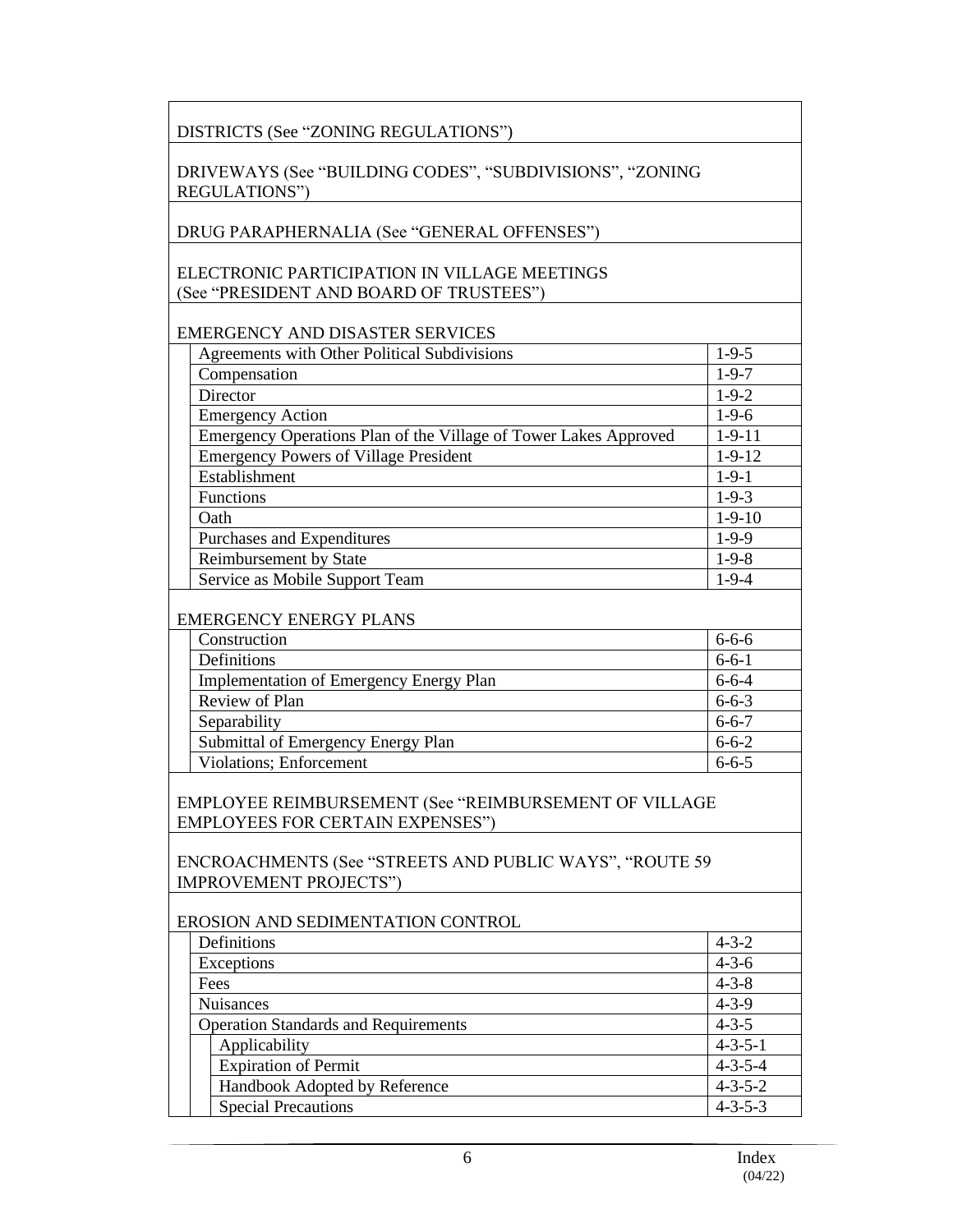|                       | Plan and Site Development or Alteration Permit                                   | $4 - 3 - 4$     |
|-----------------------|----------------------------------------------------------------------------------|-----------------|
| Appeals               |                                                                                  | $4 - 3 - 4 - 6$ |
|                       | Application; Required Data                                                       | $4 - 3 - 4 - 3$ |
| <b>Bonds</b>          |                                                                                  | $4 - 3 - 4 - 4$ |
|                       | Inspections                                                                      | $4 - 3 - 4 - 9$ |
|                       | Responsibility                                                                   | $4 - 3 - 4 - 7$ |
|                       | <b>Retention of Plans</b>                                                        | $4 - 3 - 4 - 8$ |
| Review                |                                                                                  | $4 - 3 - 4 - 5$ |
|                       | When Permit Not Required                                                         | $4 - 3 - 4 - 2$ |
|                       | When Permit Required                                                             | $4 - 3 - 4 - 1$ |
|                       | Purpose, General Provisions                                                      | $4 - 3 - 1$     |
|                       | <b>Revocation of Permit</b>                                                      | $4 - 3 - 7$     |
|                       | Standards, General Principles                                                    | $4 - 3 - 3$     |
|                       |                                                                                  |                 |
| <b>ETHICS CODE</b>    |                                                                                  |                 |
| Definitions           |                                                                                  | $1 - 7 - 2$     |
|                       | Disposition of Gifts                                                             | $1 - 7 - 6$     |
| <b>Ethics Officer</b> |                                                                                  | $1 - 7 - 8$     |
| Exceptions            |                                                                                  | $1 - 7 - 5$     |
| <b>False Reports</b>  |                                                                                  | $1 - 7 - 9$     |
|                       | <b>Gift Ban Regulations</b>                                                      | $1 - 7 - 4$     |
|                       | <b>Other Alleged Ethics Complaints</b>                                           | $1 - 7 - 10$    |
| Penalties             |                                                                                  | $1 - 7 - 12$    |
|                       | <b>Prohibited Political Activities</b>                                           | $1 - 7 - 3$     |
| <b>Short Title</b>    |                                                                                  | $1 - 7 - 1$     |
|                       | Village Policy Against Harassment                                                | $1 - 7 - 7$     |
|                       | Village Policy Against Retaliation Against Whistleblowers and Related            | $1 - 7 - 11$    |
| Procedures            |                                                                                  |                 |
|                       | FEES RE: APPEALS TO ZONING BOARD OF APPEALS (for: Petition for Variation,        |                 |
|                       | Petition for Rezoning, or payment of out-of-pocket expenses)                     |                 |
|                       | (See "REIMBURSEMENT OR PAYMENTS BY PETITIONERS OR APPLICANTS")                   |                 |
|                       |                                                                                  |                 |
|                       | FEES RE: CONSTRUCTION (See Chart in Section 4-1-6 of "BUILDING CODES";           |                 |
|                       | also TITLE 11- "WATER SYSTEM", and other specific Sections of this Village Code) |                 |
|                       | FENCES (See "BUILDING CODES", "ZONING REGULATIONS")                              |                 |
|                       |                                                                                  |                 |
|                       | FIREARMS, WEAPONS (See "GENERAL OFFENSES")                                       |                 |
|                       |                                                                                  |                 |
|                       | FLOOD HAZARD AREAS, SPECIAL                                                      |                 |
|                       | <b>Base Flood Elevation</b>                                                      | $5 - 6 - 4$     |
| Definitions           |                                                                                  | $5 - 6 - 3$     |
|                       | Development Permit                                                               | $5 - 6 - 6$     |
|                       | Disclaimer of Liability                                                          | $5 - 6 - 8$     |
|                       | <b>General Conditions</b>                                                        | $5 - 6 - 5$     |
| Intent                |                                                                                  | $5 - 6 - 2$     |
| Penalty               |                                                                                  | $5 - 6 - 9$     |
|                       | <b>Protecting Buildings</b>                                                      | $5 - 6 - 7$     |
| Purpose               |                                                                                  | $5 - 6 - 1$     |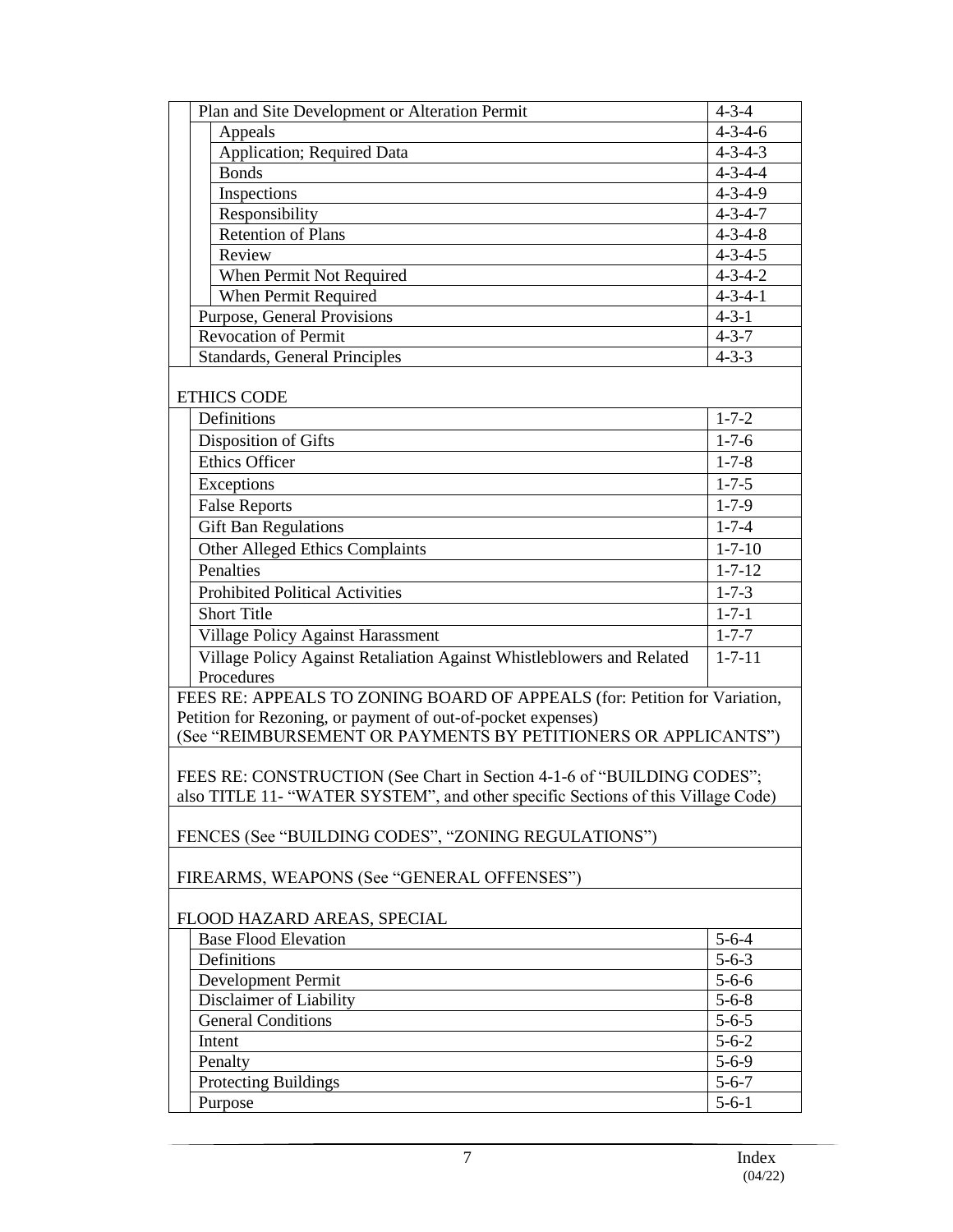| FLOW OF WATER FROM ROOFS, SUMP PUMPS AND WATER SOFTENERS |                                                                               |                 |  |
|----------------------------------------------------------|-------------------------------------------------------------------------------|-----------------|--|
|                                                          | <b>Connection of Discharge Lines</b><br>$7 - 6 - 2$                           |                 |  |
|                                                          | <b>Gutter and Downspout Requirements</b>                                      | $7 - 6 - 1$     |  |
|                                                          | Penalty                                                                       | $7 - 6 - 3$     |  |
|                                                          |                                                                               |                 |  |
|                                                          | FREEDOM OF INFORMATION ACT ("FOIA"), RULES AND REGULATIONS                    |                 |  |
|                                                          | Appeal to Denial of Request                                                   | $1 - 11 - 11$   |  |
|                                                          | <b>Binding Opinion</b>                                                        | $1 - 11 - 12$   |  |
|                                                          | Denial of Records; Exemption(s)                                               | $1 - 11 - 10$   |  |
|                                                          | Denial of Records; Request for Review by Public Access Counselor              | $1 - 11 - 9$    |  |
|                                                          | <b>Exempt ad Nonexempt Records</b>                                            | $1 - 11 - 8$    |  |
|                                                          | Fees; Requests for Waiver of Fees                                             | $1 - 11 - 7$    |  |
|                                                          | Freedom of Information Act Officer                                            | $1 - 11 - 2$    |  |
|                                                          | Inspection of Records; Time and Place for Inspection                          | $1 - 11 - 4$    |  |
|                                                          | Liability                                                                     | $1 - 11 - 13$   |  |
|                                                          | Procedure for Filing a FOIA Request with the Village                          | $1 - 11 - 3$    |  |
|                                                          | Procedure for Fulfilling FOIA Requests                                        | $1 - 11 - 5$    |  |
|                                                          | <b>Public Records</b>                                                         | $1 - 11 - 1$    |  |
|                                                          | Time Frame for Production of Records; Extension of Time to Produce            | $1 - 11 - 6$    |  |
|                                                          | Records                                                                       |                 |  |
|                                                          | GARBAGE AND REFUSE (See "REFUSE AND RECYCLING CONTROLS")                      |                 |  |
|                                                          | <b>GENERAL OFFENSES</b>                                                       |                 |  |
|                                                          | Cannabis: Offenses Involving Cannabis and/or Other Illegal Substances         | $8 - 2 - 5$     |  |
|                                                          | Criminal Damage to Property                                                   | $8 - 2 - 7$     |  |
|                                                          | Criminal Damage to Public Property or Property Supported with Public<br>Funds | $8-2-9$         |  |
|                                                          | <b>Criminal Trespass to Real Property</b>                                     | $8 - 2 - 8$     |  |
|                                                          | <b>Disorderly Conduct</b>                                                     | $8 - 2 - 2$     |  |
|                                                          | Drug Paraphernalia                                                            | $8-2-5(B)$      |  |
|                                                          | <b>Excessive Noise Prohibited</b>                                             | $8 - 2 - 10$    |  |
|                                                          | Firearms, Weapons                                                             | $8 - 2 - 1$     |  |
|                                                          | <b>Liquor Regulations</b>                                                     | $8 - 2 - 4$     |  |
|                                                          | Application for License                                                       | $8 - 2 - 4 - 4$ |  |
|                                                          | Definitions                                                                   | $8 - 2 - 4 - 2$ |  |
|                                                          | Hours of Sale                                                                 | $8-2-4-9$       |  |
|                                                          | <b>Liquor Control Commissioner</b>                                            | $8 - 2 - 4 - 3$ |  |
|                                                          | Persons Not Entitled to License                                               | $8-2-4-6$       |  |
|                                                          | Powers and Duties of Liquor Control Commissioner                              | $8 - 2 - 4 - 8$ |  |
|                                                          | Referral of Application, Investigation, Recommendation                        | $8 - 2 - 4 - 5$ |  |
|                                                          | <b>Restrictions and Prohibitions</b>                                          | $8-2-4-11$      |  |
|                                                          | Sale Only at Licensed Premises                                                | $8-2-4-10$      |  |
|                                                          | <b>Sales Restricted</b>                                                       | $8 - 2 - 4 - 1$ |  |
|                                                          | <b>Temporary Licenses</b>                                                     | $8 - 2 - 4 - 7$ |  |
|                                                          | Medical Use of Cannabis                                                       | $8-2-5(C)$      |  |
|                                                          | Possession, Use and/or Delivery of Cannabis and/or Other Illegal              |                 |  |
|                                                          | <b>Substances</b>                                                             | $8-2-5(A)$      |  |
|                                                          | Definitions                                                                   | $8-2-5(A)$      |  |
|                                                          |                                                                               |                 |  |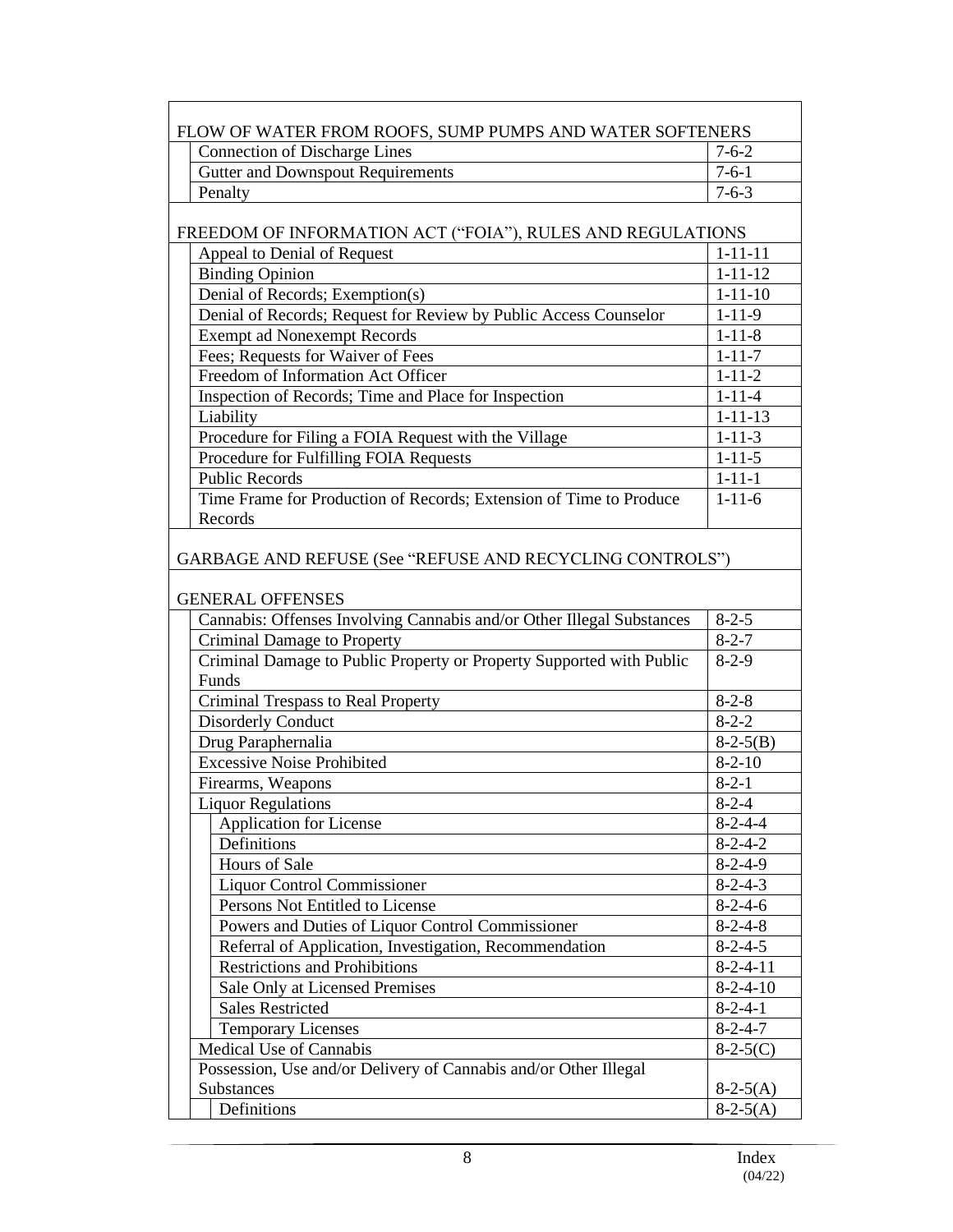| <b>Adult Use of Cannabis</b>                                            | $8-2-5(A)$   |  |
|-------------------------------------------------------------------------|--------------|--|
| Possession, Use, Delivery, and/or Sale                                  | $8-2-5(A)$   |  |
| Resisting or Obstructing a Peace Officer                                | $8-2-6$      |  |
| Vandalism                                                               | $8 - 2 - 3$  |  |
| GIFT BAN REGULATIONS (See "ETHICS CODE")                                |              |  |
| HARASSMENT (See "ETHICS CODE")                                          |              |  |
| HAZARDOUS SUBSTANCE REMOVAL AND ABATEMENT                               |              |  |
| Abandonment or Release of Hazardous Materials; Nuisance Declared        | $7 - 8 - 3$  |  |
| Definitions                                                             | $7 - 8 - 2$  |  |
| Purpose and Interpretation                                              | $7 - 8 - 1$  |  |
| <b>Removal or Abatement Costs</b>                                       | $7 - 8 - 5$  |  |
| Removal or Abatement of Hazardous Material Incidents                    | $7 - 8 - 4$  |  |
| HOME OCCUPATIONS (See "ZONING REGULATIONS")<br><b>ICE CREAM VENDORS</b> |              |  |
| Applications                                                            | $3 - 2 - 3$  |  |
| <b>Character of Applicant</b>                                           | $3 - 2 - 4$  |  |
| Definitions                                                             | $3 - 2 - 1$  |  |
| <b>Drivers</b>                                                          | $3 - 2 - 5$  |  |
| Duration and Transfer of Licenses                                       | $3 - 2 - 7$  |  |
| Hours and Manner of Operation                                           | $3 - 2 - 8$  |  |
| Equipment                                                               | $3 - 2 - 13$ |  |
| Insurance                                                               | $3 - 2 - 11$ |  |
| License Fee                                                             | $3 - 2 - 10$ |  |
| License Required                                                        | $3 - 2 - 2$  |  |
| <b>Prohibited Locations</b>                                             | $3 - 2 - 9$  |  |
| Revocation                                                              | $3 - 2 - 14$ |  |
| <b>Traffic Rules</b>                                                    | $3 - 2 - 12$ |  |
| Vehicles                                                                | $3 - 2 - 6$  |  |
| <b>IDENTITY PROTECTION AND IDENTITY THEFT PREVENTION POLICIES</b>       |              |  |
| <b>Additional Identity Theft Prevention Program</b>                     | $1 - 12 - 6$ |  |
| Definitions                                                             | $1 - 12 - 2$ |  |
| <b>Identity Protection Policy</b>                                       | $1 - 12 - 4$ |  |
| <b>Identity Theft Prevention Policy</b>                                 | $1 - 12 - 5$ |  |
| Periodic Updates to Plan                                                | $1 - 12 - 8$ |  |
| Program Administration                                                  | $1 - 12 - 9$ |  |
| Purpose                                                                 | $1 - 12 - 1$ |  |
| <b>Responding to Red Flags</b>                                          | $1 - 12 - 7$ |  |
| Scope                                                                   | $1 - 12 - 3$ |  |
| IMPERVIOUS SURFACES (See "ZONING REGULATIONS")                          |              |  |
| INCIDENTAL USES (See "ZONING REGULATIONS")                              |              |  |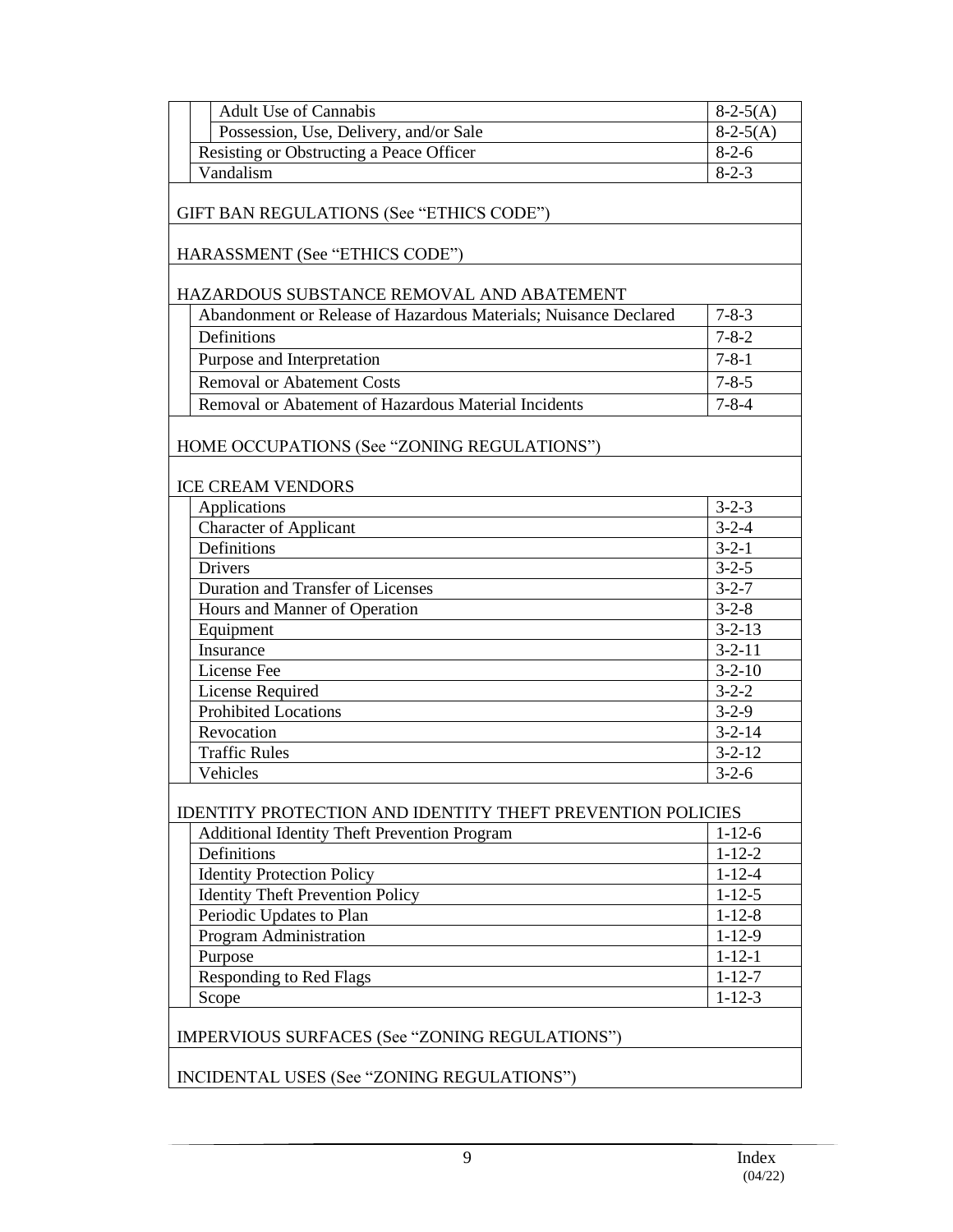| LAKE COUNTY WATERSHED DEVELOPMENT                                                                                                                                                                     |                                                              |  |  |
|-------------------------------------------------------------------------------------------------------------------------------------------------------------------------------------------------------|--------------------------------------------------------------|--|--|
| Conflict                                                                                                                                                                                              | $4 - 5 - 3$                                                  |  |  |
| Lake County Watershed Development Ordinance Adopted                                                                                                                                                   | $4 - 5 - 2$                                                  |  |  |
| Penalties                                                                                                                                                                                             | $4 - 5 - 4$                                                  |  |  |
| Preamble                                                                                                                                                                                              | $4 - 5 - 1$                                                  |  |  |
| LAND IMPROVEMENTS, REQUIRED                                                                                                                                                                           |                                                              |  |  |
| <b>Improvements Required</b>                                                                                                                                                                          | $5 - 4 - 1$                                                  |  |  |
|                                                                                                                                                                                                       |                                                              |  |  |
| LEASING OCCUPATION TAX (See "TAXATION")                                                                                                                                                               |                                                              |  |  |
| LICENSES, VEHICLE (See "VEHICLE LICENSES")                                                                                                                                                            |                                                              |  |  |
| LIGHTING, NUISANCE                                                                                                                                                                                    |                                                              |  |  |
| Nuisance Outdoor Lighting Prohibited                                                                                                                                                                  | $7-4-1(B)$                                                   |  |  |
| LIQUOR REGULATIONS (See "GENERAL OFFENSES")                                                                                                                                                           |                                                              |  |  |
| LOCALLY IMPOSED AND ADMINISTERED TAX RIGHTS AND<br>RESPONSIBILITIES (See "TAXATION")                                                                                                                  |                                                              |  |  |
| MEDICAL USE OF CANNABIS (See "GENERAL OFFENSES")                                                                                                                                                      |                                                              |  |  |
| MEETINGS, BOARD OF TRUSTEES (See "PRESIDENT AND BOARD OF<br>TRUSTEES")                                                                                                                                |                                                              |  |  |
| MINORS (See "CURFEW", "GENERAL OFFENSES")                                                                                                                                                             |                                                              |  |  |
| MOTOR VEHICLE TOWING AND IMPOUNDMENT (See "VEHICLE TOWING<br>AND IMPOUNDMENT")                                                                                                                        |                                                              |  |  |
| MOTOR VEHICLES (See also "NUISANCES", and "PARKING")                                                                                                                                                  |                                                              |  |  |
| MUNICIPAL USE TAX (See "TAXATION")                                                                                                                                                                    |                                                              |  |  |
| MUNICIPAL UTILITY TAX (See "TAXATION")                                                                                                                                                                |                                                              |  |  |
|                                                                                                                                                                                                       | MUNICIPAL WATER SERVICES REQUIRED (See "ZONING REGULATIONS") |  |  |
| NOISE, EXCESSIVE (See "GENERAL OFFENSES" and "NUISANCES")                                                                                                                                             |                                                              |  |  |
| NONCONFORMING USES AND BUILDINGS (See "ZONING REGULATIONS")                                                                                                                                           |                                                              |  |  |
| <b>NUISANCES</b><br>(See also "ABANDONED AND INOPERABLE VEHICLES", "ANIMAL CONTROL",<br>"EROSION AND SEDIMENTATION CONTROL", "REFUSE AND RECYCLING<br>CONTROL", "TREES, WEEDS, AND OTHER VEGETATION") |                                                              |  |  |
| Abandoned and/or Inoperable Vehicles                                                                                                                                                                  | $8 - 5 - 1$                                                  |  |  |
| <b>Animal Nuisances</b>                                                                                                                                                                               | $8 - 3 - 3$                                                  |  |  |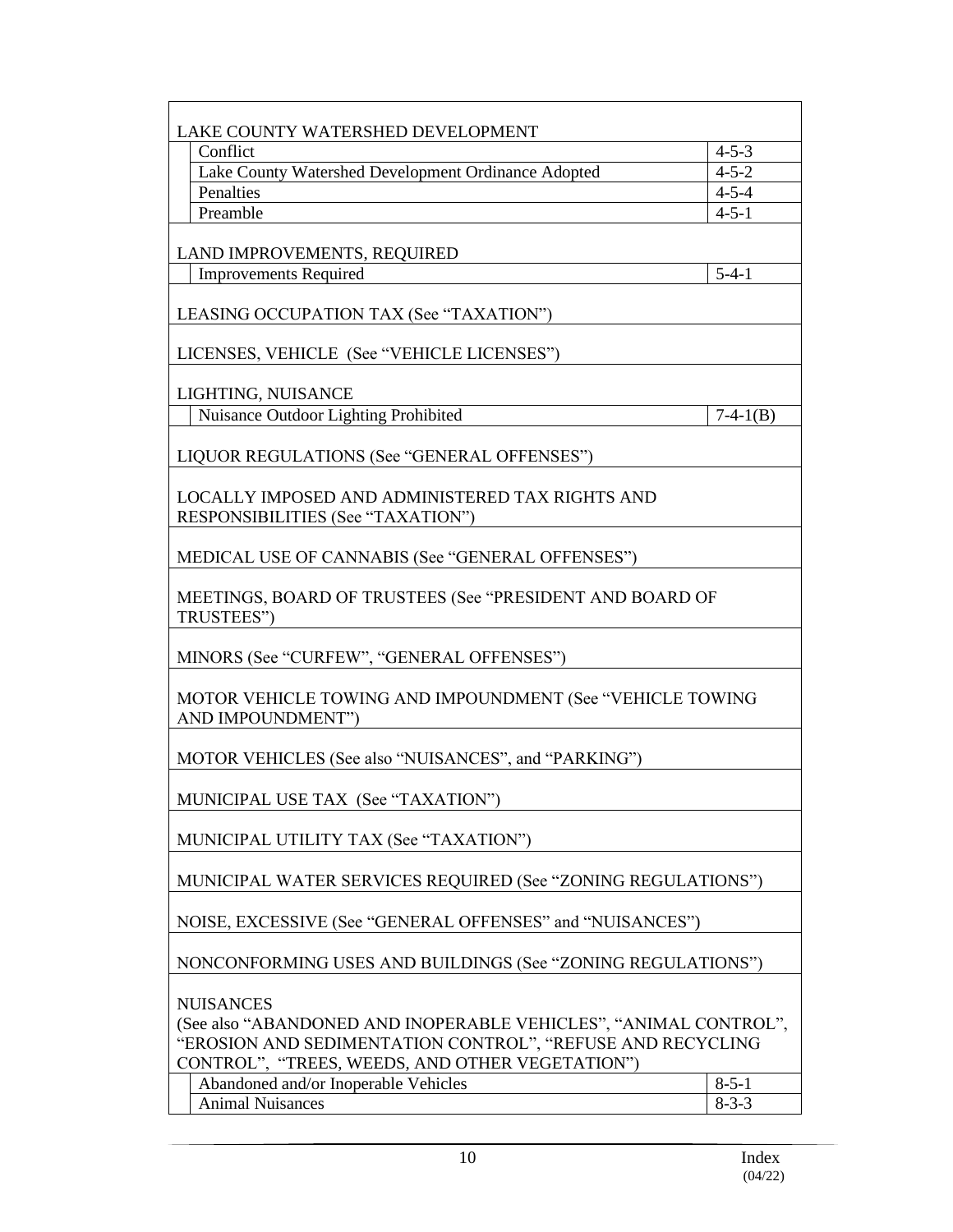| Dumping Prohibited; Declared a Nuisance                                                                                                                                            | $7 - 1 - 7$  |  |
|------------------------------------------------------------------------------------------------------------------------------------------------------------------------------------|--------------|--|
| <b>Enforcement</b> ; Abatement of Nuisances                                                                                                                                        | $7 - 4 - 2$  |  |
| <b>Erosion and Sedimentation Control</b>                                                                                                                                           | $4 - 3 - 9$  |  |
| Nuisance Noise Prohibited                                                                                                                                                          | $7-4-1(A)$   |  |
| Nuisance Outdoor Lighting Prohibited                                                                                                                                               | $7-4-1(B)$   |  |
| <b>Nuisances Declared</b>                                                                                                                                                          | $7-4-1$      |  |
| Penalty                                                                                                                                                                            | $7 - 4 - 3$  |  |
| <b>Public Health Nuisances Declared</b>                                                                                                                                            | $7-4-1(A)$   |  |
| Weeds and Other Nuisance Vegetation; Diseased, Infested and/or                                                                                                                     | $6-4-7$ ,    |  |
| <b>Infected Trees</b>                                                                                                                                                              | $6-4-15-2$ , |  |
|                                                                                                                                                                                    | $6-4-16$     |  |
| OFFICERS, VILLAGE; ADMINISTRATIVE PROVISIONS                                                                                                                                       |              |  |
| Appointment of Additional Officers                                                                                                                                                 | $1 - 6 - 7$  |  |
| <b>Building Officer</b>                                                                                                                                                            | $1 - 6 - 6$  |  |
| Term of Office                                                                                                                                                                     | $1 - 6 - 8$  |  |
| <b>Unpaid Check Fees</b>                                                                                                                                                           | $1 - 6 - 11$ |  |
| Village Administrator                                                                                                                                                              | $1 - 6 - 1$  |  |
| Village Attorney                                                                                                                                                                   | $1 - 6 - 4$  |  |
| Village Clerk; Deputy Village Clerk                                                                                                                                                | $1 - 6 - 9$  |  |
| Village Collector                                                                                                                                                                  | $1 - 6 - 10$ |  |
| Village Engineer                                                                                                                                                                   | $1-6-3$      |  |
| <b>Village Prosecutor</b>                                                                                                                                                          | $1-6-5$      |  |
| Village Treasurer                                                                                                                                                                  | $1 - 6 - 2$  |  |
| <b>OUTDOOR LIGHTING (See "NUISANCES")</b><br>OVERWEIGHT AND OVERSIZE VEHICLES (See "TRAFFIC PROVISIONS,<br>GENERAL")                                                               |              |  |
| PARKING (See also, "ZONING REGULATIONS")                                                                                                                                           |              |  |
| Parking, Enclosed, Off-Street                                                                                                                                                      |              |  |
| <b>Existing Buildings</b>                                                                                                                                                          | $4 - 6 - 1$  |  |
| <b>New Construction</b>                                                                                                                                                            | $4 - 6 - 2$  |  |
| Stopping, Standing, or Parking                                                                                                                                                     |              |  |
| All Night Parking                                                                                                                                                                  | $9 - 2 - 1$  |  |
| <b>Parking During Snowfall</b>                                                                                                                                                     | $9 - 2 - 2$  |  |
| <b>Parking Restrictions</b>                                                                                                                                                        | $9 - 2 - 3$  |  |
| <b>Vehicle Parking Requirements</b>                                                                                                                                                | $10-6-7$     |  |
| PAYMENT REQUIRED FOR ALL LAWFUL DEBTS AND LEGAL OBLIGATIONS<br>DUE THE VILLAGE PRIOR TO ANY VILLAGE ACTION (See also<br>"REIMBURSEMENTS OR PAYMENTS BY PETITIONERS OR APPLICANTS") |              |  |
| Payment Required for all Lawful Debts and Legal Obligations Due the                                                                                                                |              |  |
| Village                                                                                                                                                                            | $2 - 1 - 3$  |  |
| PEDDLERS (See "SOLICITATION")                                                                                                                                                      |              |  |
| PEDESTRIAN TRAFFICWAYS (See "TRAFFIC PROVISIONS, GENERAL")                                                                                                                         |              |  |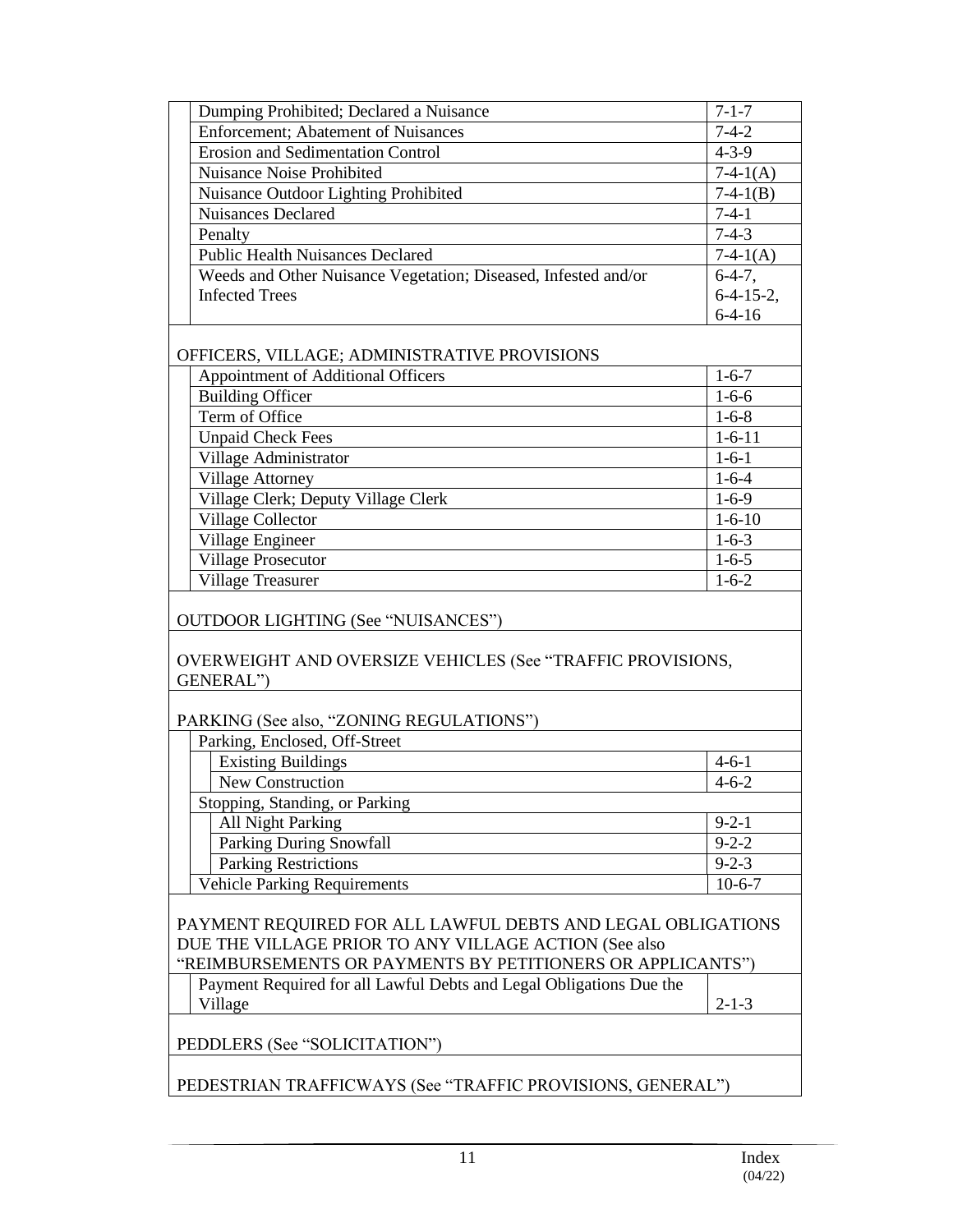| PENALTY, GENERAL                                                                           |              |  |
|--------------------------------------------------------------------------------------------|--------------|--|
| Application                                                                                | $1 - 4 - 2$  |  |
| <b>General Penalty</b>                                                                     | $1 - 4 - 1$  |  |
| <b>Liability of Officers</b>                                                               | $1-4-3$      |  |
| PLAN COMMISSION                                                                            |              |  |
| Membership; Terms                                                                          | $2 - 1 - 2$  |  |
| Plan Commission Established, Duties                                                        | $2 - 1 - 1$  |  |
| Vacancies in Certain Appointed Offices                                                     | $2 - 1 - 3$  |  |
| PLANNED DEVELOPMENTS, RESIDENTIAL<br>(See "SUBDIVISION REGULATIONS", "ZONING REGULATIONS") |              |  |
| PLAT APPROVAL PROCEDURE                                                                    |              |  |
| Approval of Final Plat                                                                     | $5 - 2 - 3$  |  |
| <b>Conditional Approval of Preliminary Plat</b>                                            | $5 - 2 - 2$  |  |
| Pre-Application Procedure                                                                  | $5 - 2 - 1$  |  |
| PLATS AND DATA                                                                             |              |  |
| Certificate of Plats                                                                       | $5 - 5 - 4$  |  |
| Plats and Data for Conditional Approval                                                    | $5 - 5 - 2$  |  |
| Plats and Data for Final Approval                                                          | $5 - 5 - 3$  |  |
| Pre-Application Plans and Data                                                             | $5 - 5 - 1$  |  |
| PLAYHOUSES AND PLAY EQUIPMENT (See "ZONING REGULATIONS")                                   |              |  |
| POLICE DEPARTMENT                                                                          |              |  |
| Appointments; Probation Period of Members                                                  | $8-1-9$      |  |
| Authority to Summon Assistance                                                             | $8 - 1 - 15$ |  |
| Compensation Within the Department                                                         | $8 - 1 - 3$  |  |
| <b>Conduct of Members</b>                                                                  | $8 - 1 - 8$  |  |
| Creation                                                                                   | $8 - 1 - 1$  |  |
| Discharges; Reductions in Force                                                            | $8 - 1 - 11$ |  |
| Duties of the Chief                                                                        | $8 - 1 - 6$  |  |
| Duties of Members of Police Department                                                     | $8 - 1 - 4$  |  |
| <b>Equal Opportunity</b>                                                                   | $8 - 1 - 2$  |  |
| Hiring Standards for Part-Time Police Officers                                             | $8 - 1 - 17$ |  |
| Hours and Assignments for Part-Time Police Officers                                        | $8 - 1 - 18$ |  |
| <b>Positions of Rank Created</b>                                                           | $8 - 1 - 5$  |  |
| Power of Arrest                                                                            | $8 - 1 - 13$ |  |
| Reimbursement for Uniforms Upon Resignation                                                | $8 - 1 - 12$ |  |
| <b>Rules and Regulations</b>                                                               | $8 - 1 - 7$  |  |
| Service of Warrants                                                                        | $8 - 1 - 14$ |  |
| Suspensions                                                                                | $8 - 1 - 10$ |  |
| <b>Witness Fees</b>                                                                        | $8-1-16$     |  |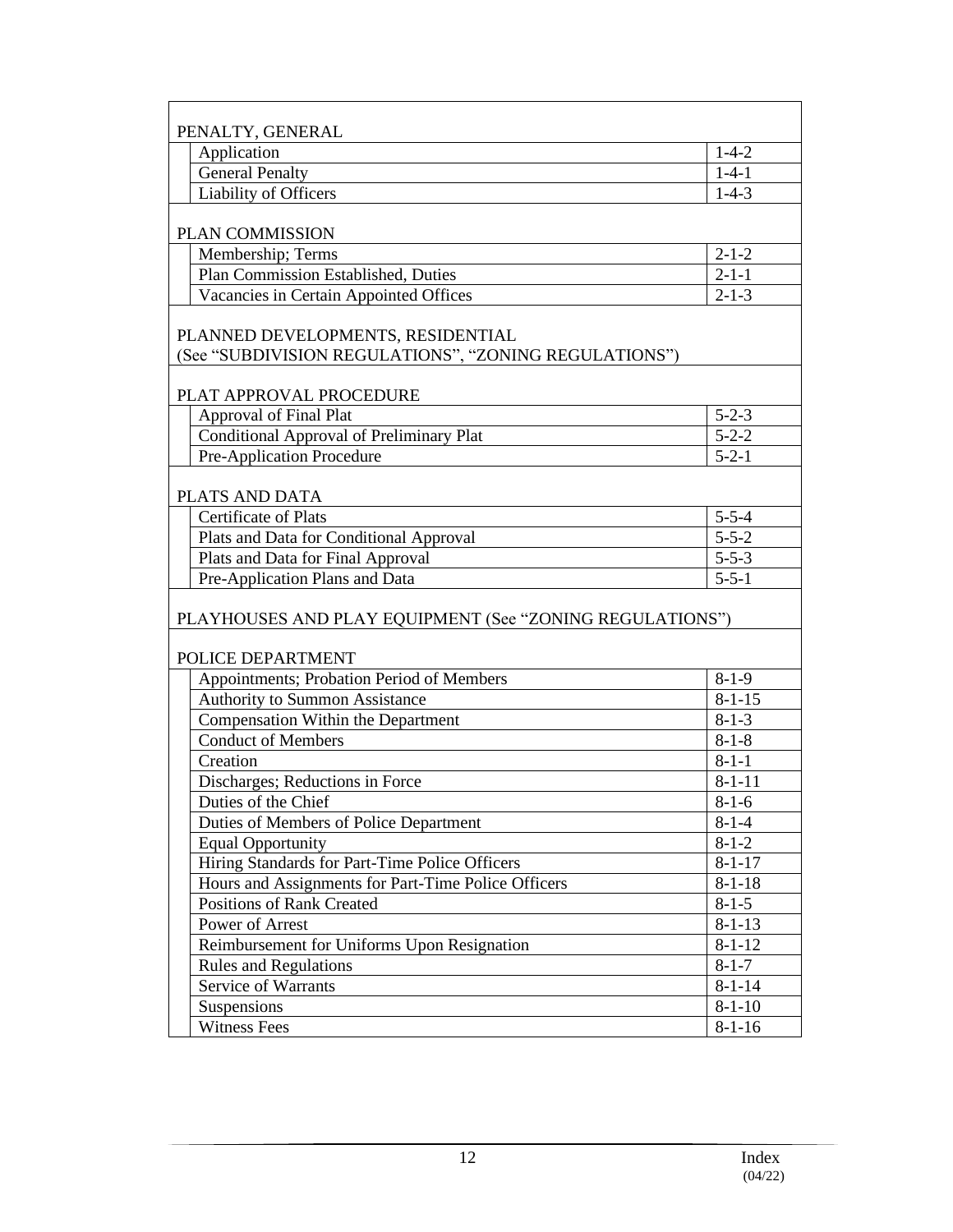POLICIES

[See "Ethics Code" (Title 1, Chapter 7); "Harassment" (Title 1, Chapter 7); Retaliation Against Whistleblowers" (Title 1, Chapter 7); "Identity Protection and Identity Theft Prevention" (Title 1, Chapter 12); "Village Website and Social Media Use Policies" (Title 1, Chapter 13); "Travel, Meals, and Lodging Expense Reimbursement Policy and Regulations" (Title 1, Chapter 14); "Reimbursement of Village Employees for Certain Expenses" (Title 1, Chapter 15)]

| PRESIDENT AND BOARD OF TRUSTEES                                                                                                   |             |  |
|-----------------------------------------------------------------------------------------------------------------------------------|-------------|--|
| Committees                                                                                                                        | $1 - 5 - 2$ |  |
| Inauguration and Commencement of Terms of Elected Village Officers                                                                | $1 - 5 - 5$ |  |
| Meetings                                                                                                                          | $1 - 5 - 1$ |  |
| Procedure for Conduct of Meetings, Rules and Regulations                                                                          | $1 - 5 - 3$ |  |
| Procedure for Passage of Ordinances                                                                                               | $1 - 5 - 4$ |  |
| Rules for Participation in Meetings Via Electronic Means                                                                          | $1 - 5 - 6$ |  |
| Rules Relative to Public Comments at Public Meetings                                                                              | $1 - 5 - 7$ |  |
|                                                                                                                                   |             |  |
| PRIVATE SEWAGE DISPOSAL SYSTEMS, REQUIRED PERIODIC                                                                                |             |  |
| MAINTENANCE THEREOF (See "BUILDING CODES")                                                                                        |             |  |
| PROHIBITED POLITICAL ACTIVITIES (See "ETHICS CODE")                                                                               |             |  |
|                                                                                                                                   |             |  |
| PUBLIC COMMENT AT PUBLIC MEETINGS                                                                                                 |             |  |
| (See "PRESIDENT AND BOARD OF TRUSTEES")                                                                                           |             |  |
| PUBLIC HEALTH NUISANCES                                                                                                           |             |  |
| <b>Public Health Nuisances Declared</b>                                                                                           | $7-4-1(A)$  |  |
|                                                                                                                                   |             |  |
| RECEIVING STATION ALARMS                                                                                                          |             |  |
| Maintenance of Alarm System; False Alarm Service Fees                                                                             | $8 - 6 - 2$ |  |
| <b>Permit Requirements</b>                                                                                                        | $8-6-1$     |  |
|                                                                                                                                   |             |  |
| REFUSE AND RECYCLING CONTROL                                                                                                      |             |  |
| Compliance with Exclusive Contract Required                                                                                       | $7 - 1 - 3$ |  |
| Definitions                                                                                                                       | $7 - 1 - 1$ |  |
| Dumping Prohibited                                                                                                                | $7 - 1 - 7$ |  |
| <b>Exclusive Contract Required</b>                                                                                                | $7 - 1 - 2$ |  |
| <b>Open Burning Prohibited</b>                                                                                                    | $7 - 1 - 8$ |  |
| Placing Refuse, Compostables and Recyclables for Pick-Up; Time                                                                    | $7 - 1 - 5$ |  |
| Limitation                                                                                                                        |             |  |
| Recycling Program Established                                                                                                     | $7 - 1 - 4$ |  |
| Unauthorized Removal of Refuse, Recyclables, Compostable Materials,                                                               | $7 - 1 - 6$ |  |
| Prepaid Sticker, Payments and/or Gratuities Prohibited                                                                            |             |  |
| REIMBURSEMENT FOR TRAVEL, MEALS AND LODGING (See "TRAVEL,<br>MEALS, AND LODGING EXPENSE REIMBURSEMENT POLICY AND<br>REGULATIONS") |             |  |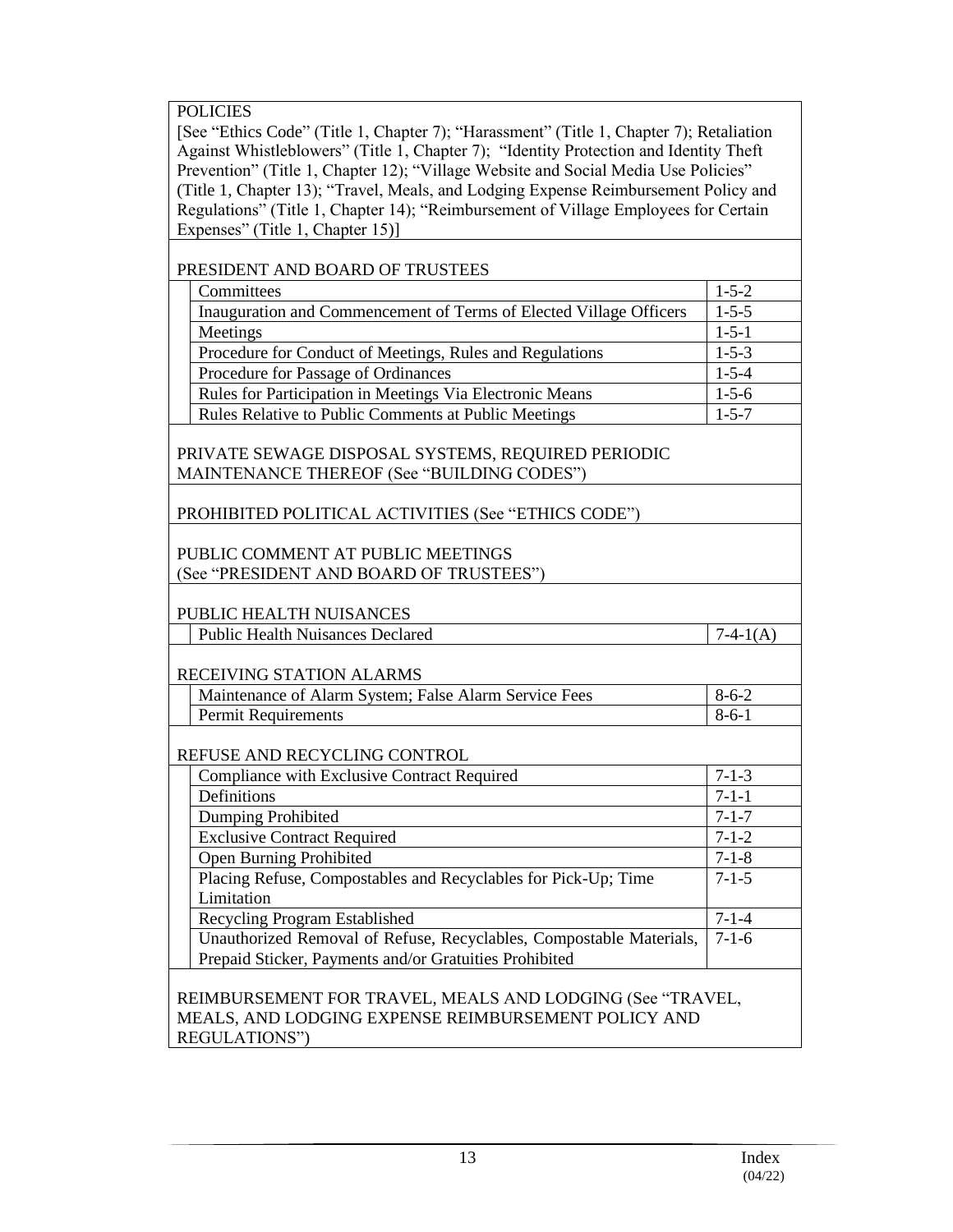| REIMBURSEMENT OF VILLAGE EMPLOYEES FOR CERTAIN EXPENSES                                                                                              |              |  |
|------------------------------------------------------------------------------------------------------------------------------------------------------|--------------|--|
| Definitions                                                                                                                                          | $1 - 15 - 2$ |  |
| Reimbursement for Authorized Expenditures                                                                                                            | $1 - 15 - 3$ |  |
| Reimbursement Procedure for Authorized Expenditures                                                                                                  | $1 - 15 - 6$ |  |
| Travel, Meals, and/or Lodging Expenses                                                                                                               | $1 - 15 - 4$ |  |
| <b>Village Policy</b>                                                                                                                                | $1 - 15 - 1$ |  |
| Written Pre-Approval for Authorized Expenses Required                                                                                                | $1 - 15 - 5$ |  |
|                                                                                                                                                      |              |  |
| REIMBURSEMENTS OR PAYMENTS BY PETITIONERS OR APPLICANTS                                                                                              |              |  |
| (See also "PAYMENT REQUIRED FOR ALL LAWFUL DEBTS AND LEGAL                                                                                           |              |  |
| OBLIGATIONS DUE THE VILLAGE PRIOR TO ANY VILLAGE ACTION")                                                                                            |              |  |
| Fees for Appeals to Zoning Board of Appeals                                                                                                          | $2 - 2 - 1$  |  |
| Fees for Petitions for Variation(s)                                                                                                                  | $2 - 2 - 2$  |  |
| Fees for Petition for Rezoning                                                                                                                       | $2 - 2 - 3$  |  |
| Payment of All Out-of-Pocket Expenses                                                                                                                | $2 - 2 - 4$  |  |
| RENTAL OF PROPERTY, SHORT-TERM (See "ZONING REGULATIONS", Title 10,<br>Section 10-6-8, "Incidental Uses; Home Occupations; Occasional Sales")        |              |  |
| RETAILERS' OCCUPATION TAX (See "TAXATION")                                                                                                           |              |  |
| RETALIATION AGAINST WHISTLEBLOWERS (See "ETHICS CODE")                                                                                               |              |  |
| RIGHTS-OF-WAY (See "CONSTRUCTION OF FACILITIES IN PUBLIC RIGHTS-<br>OF-WAY", "DESIGN STANDARDS", "STREETS AND PUBLIC WAYS")                          |              |  |
| ROADS (See "CONSTRUCTION OF FACILITIES IN PUBLIC RIGHTS-OF-WAY",<br>"DESIGN STANDARDS", "STREETS AND PUBLIC WAYS"; "TRAFFIC<br>PROVISIONS, GENERAL") |              |  |
|                                                                                                                                                      |              |  |
| ROUTE 59 IMPROVEMENT PROJECT                                                                                                                         |              |  |
| Encroachments                                                                                                                                        | $6 - 7 - 2$  |  |
| <b>Wastewater Discharge</b>                                                                                                                          | $6 - 7 - 1$  |  |
| RUBBISH (See "ZONING REGULATIONS", Chapter 6 of Title 10, "Zoning<br>Regulations")                                                                   |              |  |
| <b>SAVING CLAUSE</b>                                                                                                                                 |              |  |
| <b>Court Proceedings</b>                                                                                                                             | $1 - 2 - 3$  |  |
| General Ordinances Superseded                                                                                                                        | $1 - 2 - 1$  |  |
| <b>Public Utility Ordinances</b>                                                                                                                     | $1 - 2 - 2$  |  |
| <b>Severability Clause</b>                                                                                                                           | $1 - 2 - 4$  |  |
| SERVICE OCCUPATION TAX (See "TAXATION")                                                                                                              |              |  |
| SETBACKS (See "ZONING REGULATIONS")                                                                                                                  |              |  |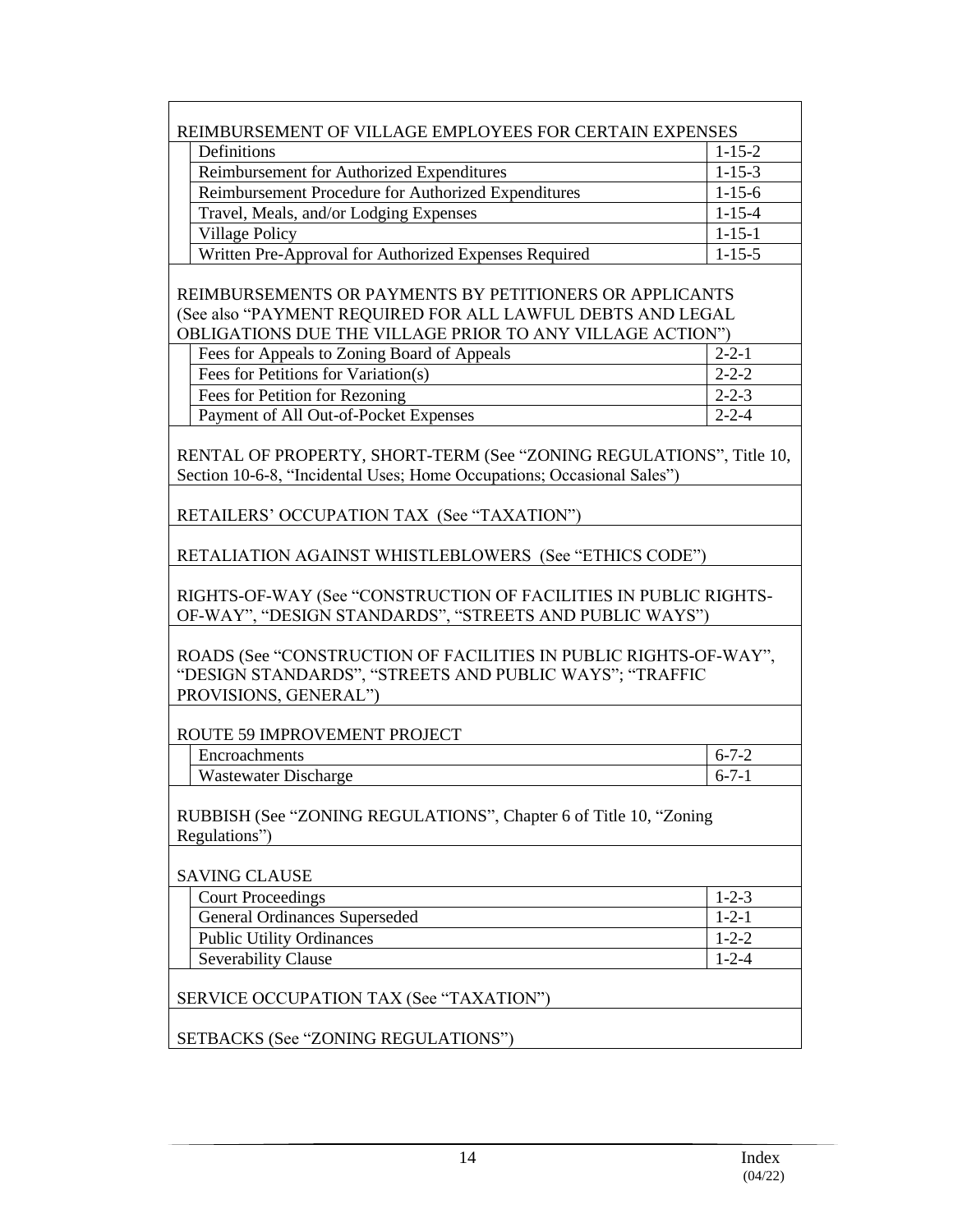SEWER AND WATER SERVICES REQUIRED (See "ZONING REGULATIONS")

SEWAGE DISPOSAL SYSTEMS (PRIVATE), REQUIRED PERIODIC MAINTENANCE THEREOF (See "BUILDING CODES")

SHORT-TERM RENTAL OF PROPERTY (See "ZONING REGULATIONS", Section 10-6-8, "Incidental Uses; Home Occupations; Occasional Sales; Short-Term Rentals")

SIGN REGULATIONS (SEE ALSO "ZONING REGULATIONS")

| <b>Conditions Requiring Removal</b>           | $10 - 7 - 7 - 4$ |
|-----------------------------------------------|------------------|
| Definitions                                   | $10 - 7 - 3$     |
| <b>Monument Signs</b>                         | $10-7-6$         |
| Private Sign(s) Prohibited on Public Property | $10 - 7 - 7 - 3$ |
| Prohibited Signs                              | $10-7-7-1$       |
| Prohibitions                                  | $10 - 7 - 7$     |
| Purposes and Scope                            | $10 - 7 - 2$     |
| <b>Short Title</b>                            | $10-7-1$         |
| Signs Exempt from Permits or Fees             | $10-7-4$         |
| <b>Temporary Signs</b>                        | $10 - 7 - 5$     |
| Unsafe, Unlawful Construction Prohibited      | $10 - 7 - 7 - 2$ |

SIMPLIFIED MUNICIPAL TELECOMMUNICATIONS TAX (See "TAXATION")

SKATEBOARD RAMPS (See "ZONING REGULATIONS")

SMALL WIRELESS FACILITIES (See "CONSTRUCTION OF FACILITIES IN PUBLIC RIGHTS-OF-WAY")

SNOWMOBILES (See "TRAFFIC PROVISIONS, GENERAL")

SOCIAL MEDIA USE POLICIES (See "VILLAGE WEBSITE")

SOIL EROSION (See "BUILDING CODES", "SUBDIVISION REGULATIONS")

**SOLICITATION** 

|                                               | Application for Certificate of Registration                  | $3 - 1 - 3$ |  |
|-----------------------------------------------|--------------------------------------------------------------|-------------|--|
|                                               | Certificate of Registration Required; Restrictions           | $3-1-2$     |  |
|                                               | Definitions                                                  | $3-1-1$     |  |
|                                               | <b>Failure to Depart</b>                                     | $3-1-7$     |  |
|                                               | <b>Itinerant Vendors and Transient Merchants</b>             | $3 - 1 - 4$ |  |
|                                               | Penalties                                                    | $3-1-8$     |  |
|                                               | <b>Revocation of Certificate</b>                             | $3 - 1 - 5$ |  |
|                                               | Trespassing by Canvassers, Solicitors or Peddlers and Others | $3-1-6$     |  |
|                                               |                                                              |             |  |
| STOPPING, STANDING OR PARKING (See "PARKING") |                                                              |             |  |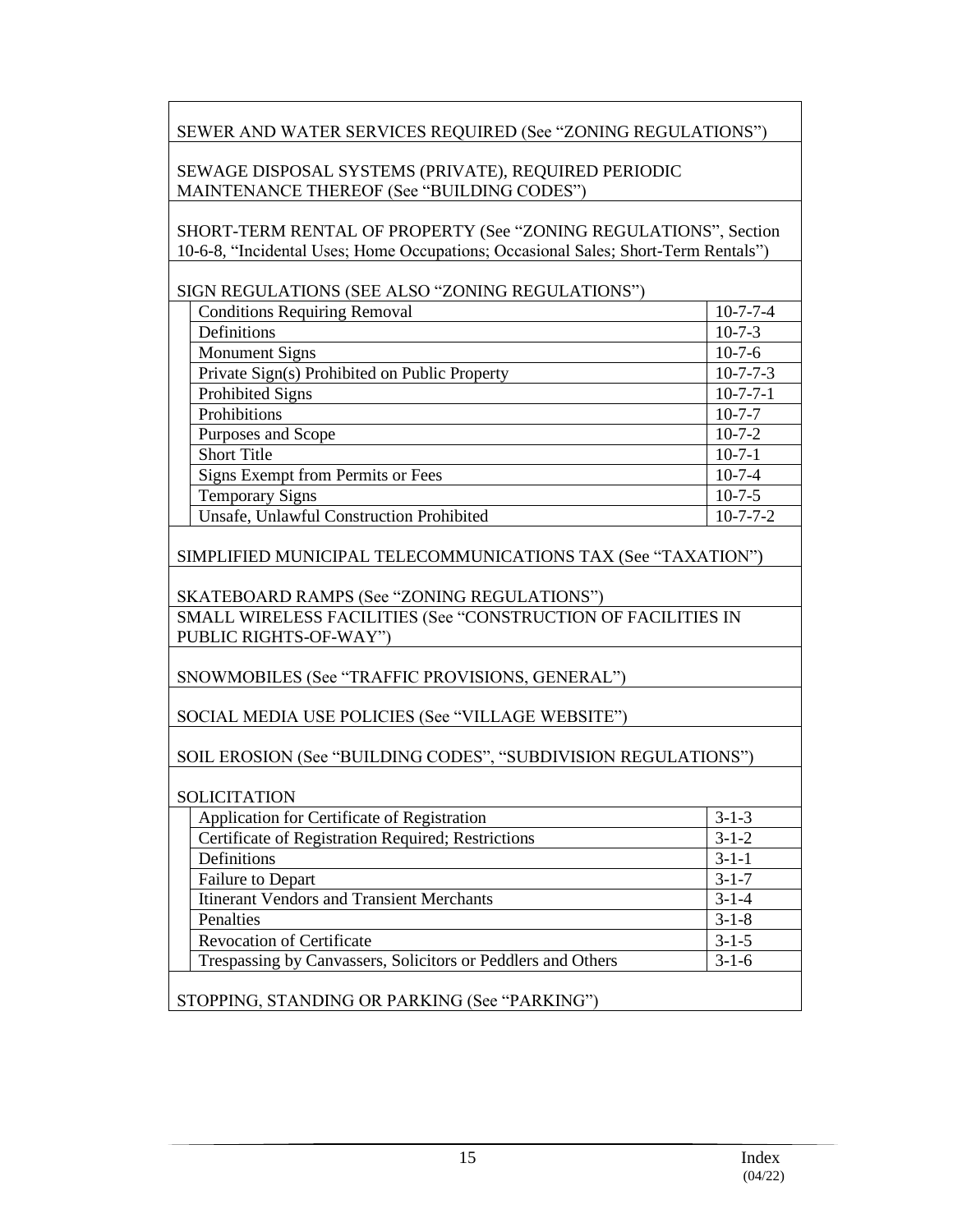| <b>STREETS AND PUBLIC WAYS</b>                                  |                        |  |  |
|-----------------------------------------------------------------|------------------------|--|--|
| (See also "CONSTRUCTION OF FACILITIES IN PUBLIC RIGHTS-OF-WAY", |                        |  |  |
| "DESIGN STANDARDS", "TRAFFIC PROVISIONS, GENERAL")              |                        |  |  |
| Depositing of Soil and Debris                                   | $6 - 1 - 3$            |  |  |
| Driveways and Culverts                                          | $6 - 1 - 1$            |  |  |
| Repairs Following Work Performed by Village                     | $6 - 1 - 4$            |  |  |
| <b>Street Encroachments, Obstructions</b>                       | $6 - 1 - 2$            |  |  |
| <b>Underground Utilities</b>                                    | $6 - 1 - 5$            |  |  |
|                                                                 |                        |  |  |
| SUBDIVISION REGULATIONS                                         |                        |  |  |
| <b>Building Permits</b>                                         | $5 - 1 - 7$            |  |  |
| Definitions                                                     | $5 - 1 - 4$            |  |  |
| <b>Erosion and Sedimentation Control</b>                        | $5 - 1 - 9$            |  |  |
| <b>General Provisions</b>                                       | $\overline{5} - 1 - 2$ |  |  |
| <b>Improvements Required</b>                                    | $5 - 4 - 1$            |  |  |
| Inspection at Subdivider's Expense                              | $5 - 1 - 6$            |  |  |
| Interpretation                                                  | $5 - 1 - 3$            |  |  |
| Occupancy Permit                                                | $5 - 1 - 8$            |  |  |
| Official Comprehensive Plan Adopted                             | $5 - 1 - 1$            |  |  |
| Variations                                                      | $\overline{5} - 1 - 5$ |  |  |
|                                                                 |                        |  |  |
| <b>SWIMMING POOLS</b>                                           |                        |  |  |
| <b>Compliance Required</b>                                      | $4 - 2 - 2$            |  |  |
| <b>Construction Specifications, Pool Requirements</b>           | $4 - 2 - 6$            |  |  |
| Definitions                                                     | $4 - 2 - 1$            |  |  |
| <b>Electrical Requirements</b>                                  | $4 - 2 - 7$            |  |  |
| Inspection                                                      | $4 - 2 - 5$            |  |  |
| Location                                                        | $4 - 2 - 3$            |  |  |
| Nuisance                                                        | $4 - 2 - 9$            |  |  |
| Permit Required; Fees                                           | $4 - 2 - 4$            |  |  |
| <b>Safety Precautions</b>                                       | $4 - 2 - 8$            |  |  |
|                                                                 |                        |  |  |
| <b>TAXATION</b>                                                 |                        |  |  |
| Locally Imposed and Administered Tax Rights and Responsibility  |                        |  |  |
| Abatement                                                       | $1 - 8 - 12$           |  |  |
| Appeal                                                          | $1 - 8 - 9$            |  |  |
| Application                                                     | $1 - 8 - 18$           |  |  |
| Audit procedure                                                 | $1 - 8 - 8$            |  |  |
| <b>Certain Credits and Refunds</b>                              | $1 - 8 - 7$            |  |  |
| Definitions                                                     | $1 - 8 - 3$            |  |  |
| Hearing                                                         | $1 - 8 - 10$           |  |  |
| <b>Installment Contracts</b>                                    | $1 - 8 - 13$           |  |  |
| <b>Interest and Penalties</b>                                   | $1 - 8 - 11$           |  |  |
| <b>Internal Review of Liens</b>                                 | $1 - 8 - 17$           |  |  |
| Late Payment                                                    | $1 - 8 - 5$            |  |  |
| Notices                                                         | $1 - 8 - 4$            |  |  |
| Payment                                                         | $1 - 8 - 6$            |  |  |
| <b>Publication of Tax Ordinances</b>                            | $1 - 8 - 16$           |  |  |
| Scope                                                           | $1 - 8 - 2$            |  |  |

 $\Gamma$ 

┑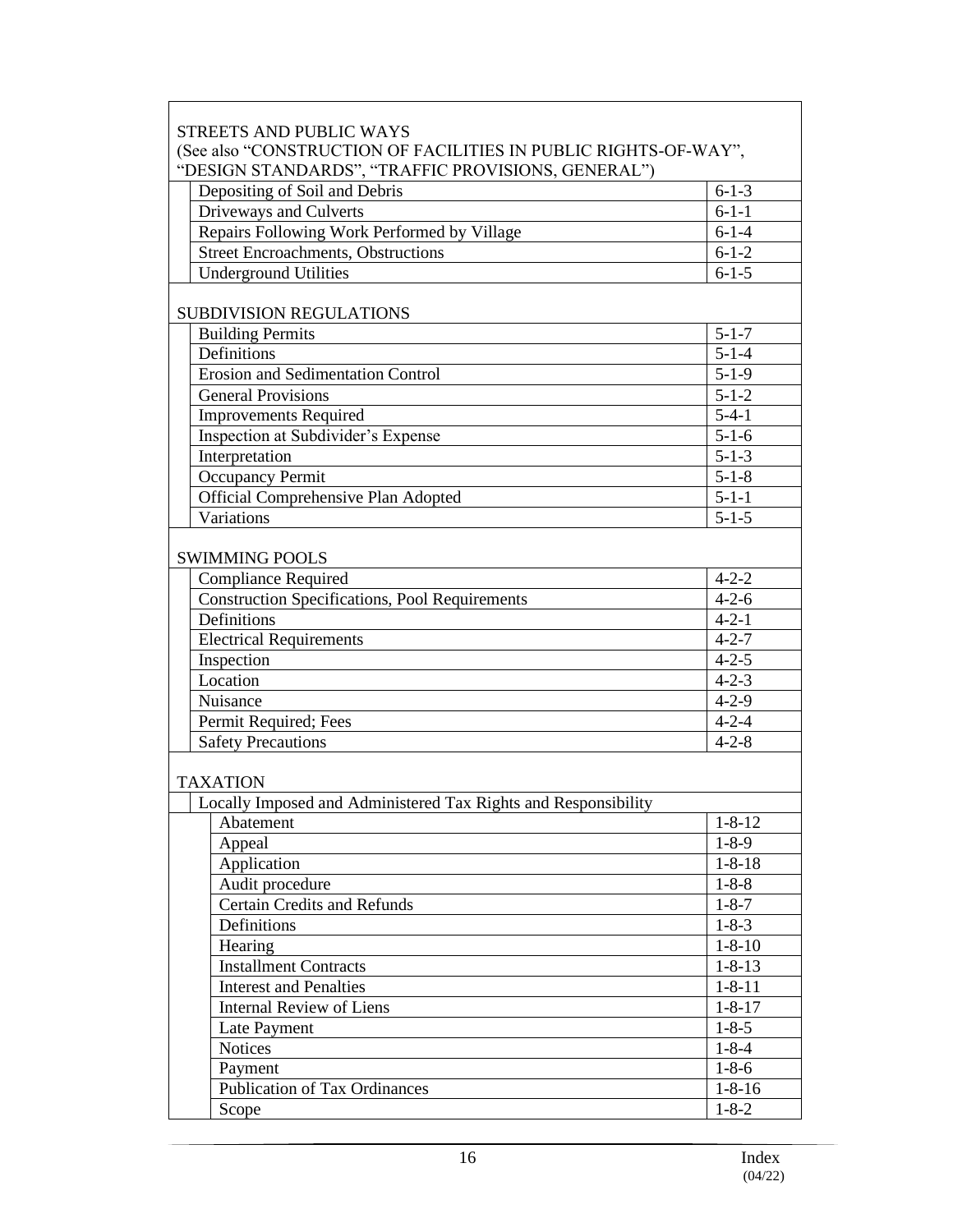|                                   | Severability                                                        | $1 - 8 - 19$           |  |
|-----------------------------------|---------------------------------------------------------------------|------------------------|--|
|                                   | <b>Statute of Limitations</b>                                       | $1 - 8 - 14$           |  |
|                                   | Title                                                               | $1 - 8 - 1$            |  |
|                                   | <b>Voluntary Disclosure</b>                                         | $1 - 8 - 15$           |  |
|                                   | <b>Municipal Occupation Taxes</b>                                   |                        |  |
|                                   | Leasing Occupation Tax                                              | $3 - 3 - 3$            |  |
|                                   | Municipal Use Tax                                                   | $3 - 3 - 4$            |  |
|                                   | Retailers' Occupation Tax                                           | $3 - 3 - 1$            |  |
|                                   | Service Occupation Tax                                              | $3 - 3 - 2$            |  |
|                                   | Municipal Utility Tax                                               |                        |  |
|                                   | Definitions                                                         | $3-4-4$                |  |
|                                   | Effective Date of Tax & Due Date for Returns & Payment of Tax       | $3-4-6$                |  |
|                                   | <b>Effective Date of This Chapter</b>                               | $\overline{3} - 4 - 5$ |  |
|                                   | <b>Erroneous Payments</b>                                           | $3-4-7$                |  |
|                                   | Exceptions                                                          | $3-4-2$                |  |
|                                   | Limitations on Actions to Recover Taxes Due                         | $3-4-8$                |  |
|                                   | Municipal Gas Utility Tax Imposed                                   | $3-4-1$                |  |
|                                   | Penalty                                                             | $3-4-9$                |  |
|                                   | Tax in Addition to Compensation for Use of Village Streets, Alleys, |                        |  |
|                                   | and Other Public Places                                             | $3-4-3$                |  |
|                                   | Simplified Municipal Telecommunications Tax                         |                        |  |
|                                   | Collection of Tax by Retailers                                      | $6 - 5 - 3$            |  |
|                                   | Definitions                                                         | $6 - 5 - 1$            |  |
|                                   | <b>Effective Date</b>                                               | $6 - 5 - 6$            |  |
|                                   | Resellers                                                           | $6 - 5 - 5$            |  |
|                                   | <b>Returns to Department</b>                                        | $6 - 5 - 4$            |  |
|                                   | Simplified Municipal Telecommunications Tax Imposed                 | $6 - 5 - 2$            |  |
|                                   |                                                                     |                        |  |
|                                   | TRAFFIC PROVISIONS, GENERAL                                         |                        |  |
|                                   | Illinois Vehicle Code                                               | $9 - 1 - 1$            |  |
|                                   | Operation of Snowmobiles Prohibited                                 | $9 - 1 - 6$            |  |
|                                   | <b>Pedestrian Trafficways</b>                                       | $9 - 1 - 4$            |  |
|                                   | <b>Speed Limits</b>                                                 | $9 - 1 - 5$            |  |
|                                   | Stop, Yield Streets                                                 | $9 - 1 - 3$            |  |
|                                   | Vehicle Size and Weight Restrictions                                | $9 - 1 - 2$            |  |
|                                   |                                                                     |                        |  |
|                                   | TRANSIENT MERCHANTS AND ITINERANT VENDORS (See "SOLICITATION")      |                        |  |
|                                   |                                                                     |                        |  |
|                                   | TRAVEL, MEALS, AND LODGING EXPENSE REIMBURSEMENT POLICY AND         |                        |  |
|                                   | <b>REGULATIONS</b>                                                  |                        |  |
|                                   | Definitions                                                         | $1 - 14 - 2$           |  |
|                                   | Purpose; Effective Date                                             | $1 - 14 - 1$           |  |
|                                   | Village Policy and Regulations for Reimbursement of Travel, Meals,  | $1 - 14 - 3$           |  |
|                                   | and Lodging Expenses                                                |                        |  |
|                                   |                                                                     |                        |  |
| TREES, WEEDS AND OTHER VEGETATION |                                                                     |                        |  |
|                                   | Advertisements, Notices on Trees or Shrubs                          | $6 - 4 - 12$           |  |
|                                   | Appeal                                                              | $6-4-9$                |  |
|                                   | Definitions                                                         | $6-4-3$                |  |
|                                   | Interference with Arborist                                          | $6 - 4 - 8$            |  |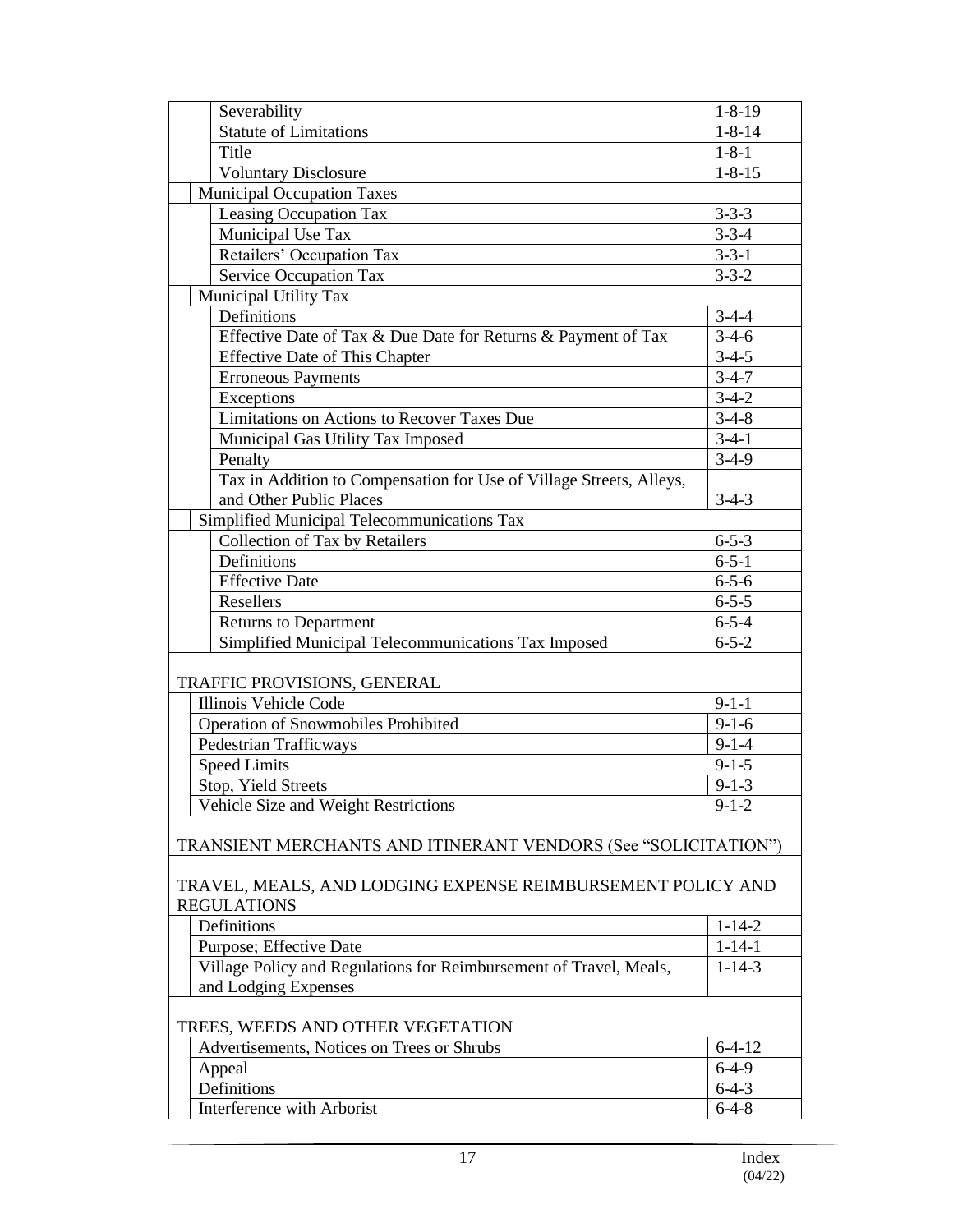|                                                                                 | Penalties                                                            | $6 - 4 - 17$     |  |
|---------------------------------------------------------------------------------|----------------------------------------------------------------------|------------------|--|
|                                                                                 | Permits, Tree Removal (Required)                                     | $6 - 4 - 6$      |  |
|                                                                                 | Permits Required to Plant or Remove Trees or Shrubs in Public Places | $6 - 4 - 10$     |  |
|                                                                                 | and/or Rights-of-Way                                                 |                  |  |
|                                                                                 | Plants Overhanging Public Places; Roots Impeding Drainage            | $6 - 4 - 13$     |  |
|                                                                                 | Poles, Wires to be Kept Away from Trees and Shrubs                   | $6 - 4 - 14$     |  |
|                                                                                 | <b>Public Nuisances</b>                                              | $6 - 4 - 7$      |  |
|                                                                                 | Purpose and Intent                                                   | $6 - 4 - 2$      |  |
|                                                                                 | Removal of Certain Trees Required                                    | $6 - 4 - 15$     |  |
|                                                                                 | Abatement by Village; Costs Constitute a Lien                        | $6-4-15-5$       |  |
|                                                                                 | Duty of Owner/Occupant to Abate Nuisances                            | $6-4-15-3$       |  |
|                                                                                 | Failure to Remove Tree Prohibited                                    | $6-4-15-6$       |  |
|                                                                                 | Notice to Abate Nuisances                                            | $6-4-15-4$       |  |
|                                                                                 | <b>Nuisances Declared</b>                                            | $6 - 4 - 15 - 2$ |  |
|                                                                                 | Village Right to Inspect                                             | $6-4-15-1$       |  |
|                                                                                 | <b>Short Title</b>                                                   | $6-4-1$          |  |
|                                                                                 | Tower Lakes Tree Commission; Establishment, Composition,             | $6-4-4$          |  |
|                                                                                 | Appointment of Members; Duties                                       |                  |  |
|                                                                                 | Trees on Public Property                                             | $6-4-11$         |  |
|                                                                                 | Village Arborist; Establishment, Duties                              | $6 - 4 - 5$      |  |
|                                                                                 | Weeds and Other Nuisance Vegetation; Village Lien                    | $6 - 4 - 16$     |  |
|                                                                                 | VANDALISM (See "GENERAL OFFENSES")                                   |                  |  |
|                                                                                 | <b>VEHICLE LICENSES</b>                                              |                  |  |
|                                                                                 | <b>Application for License</b>                                       | $9 - 3 - 3$      |  |
|                                                                                 | Definition                                                           | $9 - 3 - 1$      |  |
|                                                                                 | Disposition of Revenues                                              | $9 - 3 - 6$      |  |
|                                                                                 | License Required; Fees and Late Charges                              | $9 - 3 - 2$      |  |
|                                                                                 | <b>License Stickers</b>                                              | $9 - 3 - 4$      |  |
|                                                                                 | Penalty                                                              | $9 - 3 - 7$      |  |
|                                                                                 | Replacement of Stickers Lost, Mutilated, or Destroyed                | $9 - 3 - 5$      |  |
| VEHICLE, OVERWEIGHT AND SIZE RESTRICTIONS (See "TRAFFIC<br>PROVISIONS, GENERAL" |                                                                      |                  |  |
|                                                                                 | VEHICLE TOWING AND IMPOUNDMENT                                       |                  |  |
|                                                                                 | Administrative Fees and Procedures for Towing and Impounding         | $9 - 4 - 7$      |  |
|                                                                                 | Vehicle for Specified Violations                                     |                  |  |
|                                                                                 | Application for Tow List                                             | $9 - 4 - 2$      |  |
|                                                                                 | Definitions                                                          | $9-4-1$          |  |
|                                                                                 | Duties and Requirements of Tow Operators on Rotation Tow List        | $9 - 4 - 5$      |  |
|                                                                                 | Insurance                                                            | $9 - 4 - 4$      |  |
|                                                                                 | <b>Investigation and Approval</b>                                    | $9 - 4 - 3$      |  |
|                                                                                 | Operation of Rotation Tow List                                       | $9 - 4 - 8$      |  |
|                                                                                 | Removal from Rotation Tow List                                       | $9-4-10$         |  |
|                                                                                 | Solicitation of Business                                             | $9 - 4 - 11$     |  |
|                                                                                 | <b>Storage Facility</b>                                              | $9 - 4 - 13$     |  |
|                                                                                 | Termination of Rotation Tow Procedure                                | $9-4-16$         |  |
|                                                                                 | <b>Tow Operator Personnel Qualifications</b>                         | $9 - 4 - 14$     |  |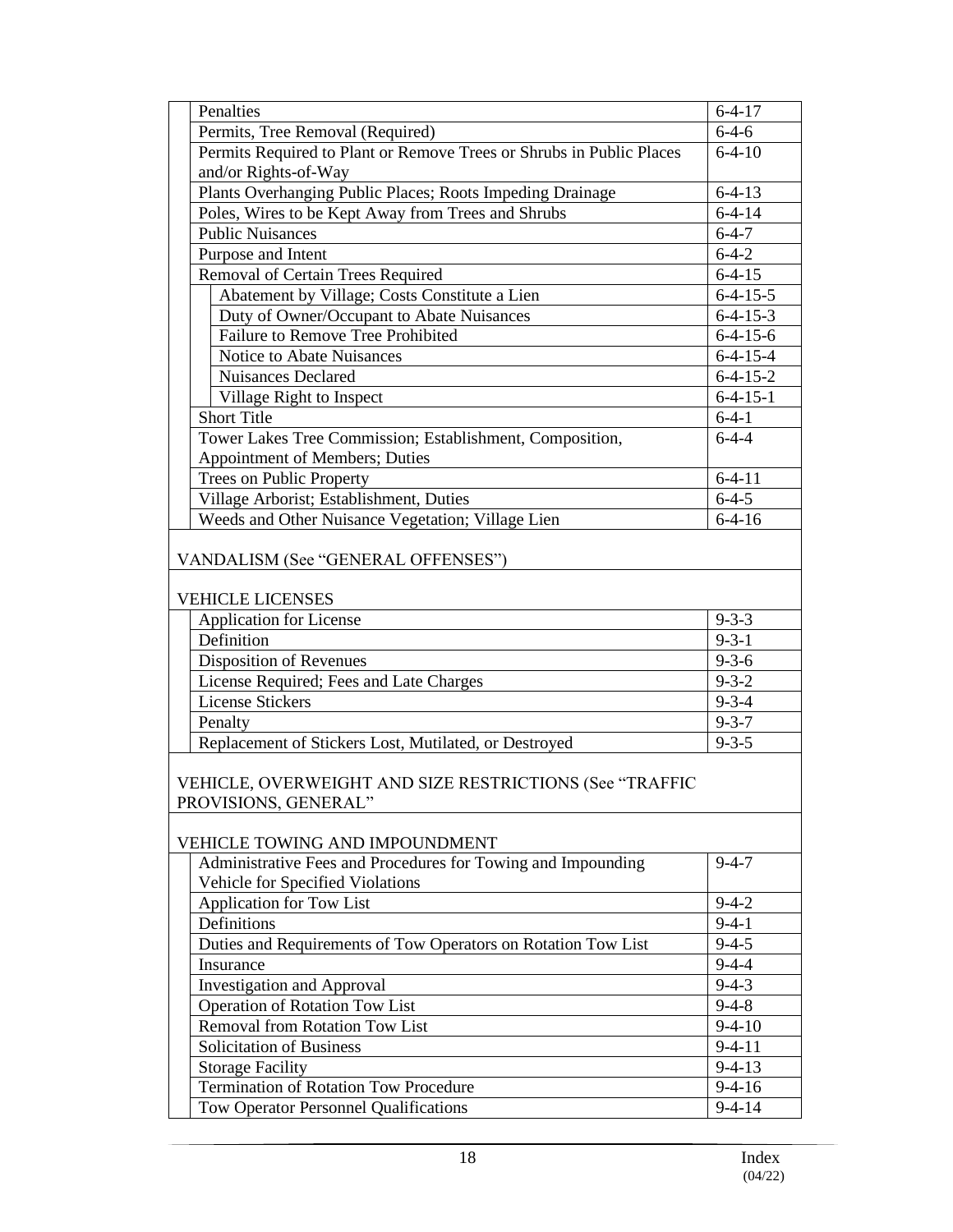| <b>Tow Truck Operation</b>                                                                  | $9 - 4 - 12$  |  |
|---------------------------------------------------------------------------------------------|---------------|--|
| Tow Trucks for Semi-Tractor Trailer Vehicles                                                | $9-4-9$       |  |
| Towing and Impoundment                                                                      | $9 - 4 - 6$   |  |
| Violation and Penalty                                                                       | $9 - 4 - 15$  |  |
| VILLAGE CODE, OFFICIAL                                                                      |               |  |
| Acceptance                                                                                  | $1 - 1 - 2$   |  |
| Amendments                                                                                  | $1 - 1 - 3$   |  |
| Code Adoption                                                                               | $1 - 1 - 5$   |  |
| Code Alteration                                                                             | $1 - 1 - 4$   |  |
| Title                                                                                       | $1 - 1 - 1$   |  |
| VILLAGE PRESIDENT AND BOARD OF TRUSTEES (See "PRESIDENT AND<br><b>BOARD OF TRUSTEES")</b>   |               |  |
| VILLAGE WEBSITE AND SOCIAL MEDIA USE POLICIES                                               |               |  |
| Village Website Policy                                                                      |               |  |
| <b>Mission Statement</b>                                                                    | $1-13A-1$     |  |
| <b>Regulations Governing Use</b>                                                            | $1-13A-2$     |  |
| Social Media Use Policy                                                                     |               |  |
| <b>Comment Policy</b>                                                                       | $1-13B-3$     |  |
| <b>General Policy</b>                                                                       | $1-13B-2$     |  |
| Purpose                                                                                     | $1 - 13B - 1$ |  |
| WATER, LIMITATIONS ON OUTDOOR USE (See "WATER SYSTEM"; "ZONING<br>REGULATIONS")             |               |  |
| <b>WATER SYSTEM</b>                                                                         |               |  |
| <b>Cross-Connection Control</b>                                                             |               |  |
| Compliance with Illinois Plumbing Code; Approved Backflow<br><b>Device Required</b>         | $11 - 4 - 2$  |  |
| Method of Cross-Connections Must Be Approved; Other Cross-<br><b>Connections Prohibited</b> | $11 - 4 - 3$  |  |
| Periodic Surveys for Cross-Connections                                                      | $11-4-4$      |  |
| Purpose                                                                                     | $11-4-1$      |  |
| Responsibility for Cleanup and/or Repairs                                                   | $11-4-6$      |  |
| Termination of Water Service for Cause                                                      | $11-4-5$      |  |
| Limitations on the Outdoor Use of Water                                                     |               |  |
| Application of Regulations                                                                  | $11 - 5 - 3$  |  |
| Authority                                                                                   | $11 - 5 - 7$  |  |
| "Condition Yellow" or "Condition Red" Emergency Proclamation                                | $11-5-6$      |  |
| Condition Yellow Restrictions on Permitted Hours and Days for                               | $11 - 5 - 4$  |  |
| <b>Specified Uses</b>                                                                       |               |  |
| Definitions                                                                                 | $11 - 5 - 2$  |  |
| Purpose                                                                                     | $11-5-1$      |  |
| Signs                                                                                       | $11 - 5 - 8$  |  |
| Waste of Water Prohibited During a "Condition Yellow" or                                    | $11-5-5$      |  |
| "Condition Red" Event<br>Municipal Water Services Required                                  | $10-6-1$      |  |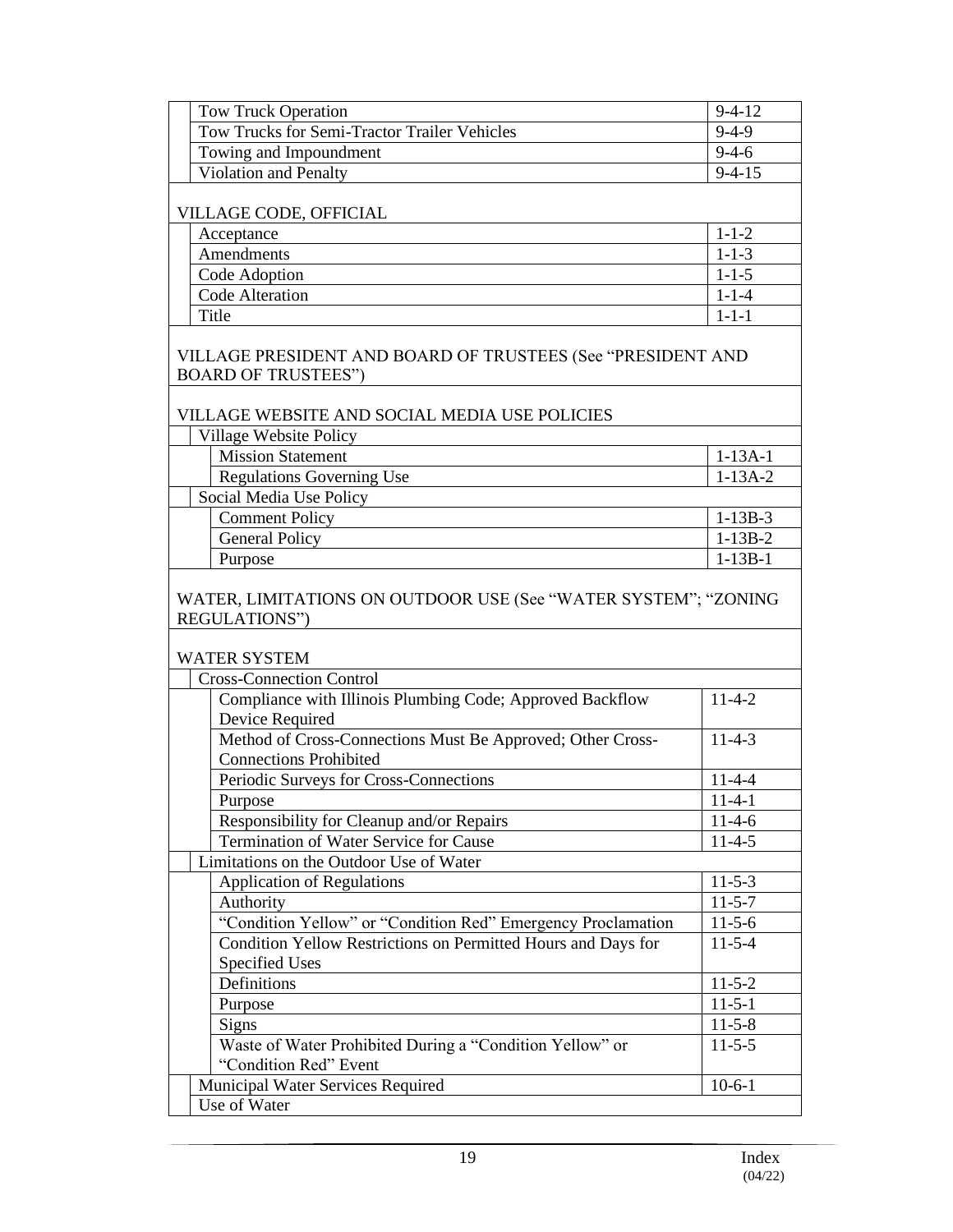| Application For a Sprinkler System Permit to Include Plans      | $11 - 3 - 16$ |
|-----------------------------------------------------------------|---------------|
| Application to Have Water Turned On and/or to Have Billing      | $11-3-2$      |
| Changed                                                         |               |
| Bulk Deliveries of Water for Nondomestic Use; In General        | $11 - 3 - 23$ |
| Check Valve and Bypass Meter for Interior Sprinkler Systems     | $11-3-21$     |
| Connection of Interior Sprinkler Systems With Other Pipes       | $11 - 3 - 22$ |
| Prohibited                                                      |               |
| <b>Connection of Service With Main</b>                          | $11 - 3 - 13$ |
| Deposits to Accompany Applications; Refund When Service         | $11 - 3 - 3$  |
| Discontinued (Repealed by Ordinance No. 2007-018, 10-15-2007)   |               |
| Depth                                                           | $11-3-9$      |
| Excavations                                                     | $11 - 3 - 11$ |
| <b>Installation From Shutoff Box to Premises</b>                | $11-3-7$      |
| Penalties                                                       | $11 - 3 - 26$ |
| Permit Required for Interior and Exterior Sprinkler Systems;    | $11 - 3 - 15$ |
| Approval, Issuance                                              |               |
| Rates for Water for Nondomestic Purposes                        | $11 - 3 - 25$ |
| <b>Requirements for Piping</b>                                  | $11 - 3 - 8$  |
| <b>Responsibility for Repairs</b>                               | $11 - 3 - 10$ |
| <b>Resale Prohibited</b>                                        | $11 - 3 - 5$  |
| Service Prohibited If Plumbing Substandard                      | $11-3-4$      |
| <b>Shutoff Boxes</b>                                            | $11 - 3 - 12$ |
| <b>Standards Adopted</b>                                        | $11 - 3 - 17$ |
| Supervision of Exterior Work                                    | $11 - 3 - 18$ |
| Supervision of Interior Work                                    | $11-3-19$     |
| Shutoff Valve, Connection for Fire Hose Required for Interior   | $11 - 3 - 20$ |
| Sprinkler Systems                                               |               |
| Tampering or Interference With System, Meters Prohibited        | $11-3-6$      |
| Temporary Connection for Nondomestic Purpose                    | $11 - 3 - 24$ |
| <b>Unauthorized Turning On</b>                                  | $11 - 3 - 1$  |
| <b>Water Regulating Devices Required</b>                        | $11 - 3 - 14$ |
| <b>Water Meters and Rates</b>                                   |               |
| Billing Date; When Payable; Delinquency Penalty                 | $11-2-9$      |
| Charge for Water Used in Construction                           | $11 - 2 - 8$  |
| <b>Credit Card Fees</b>                                         | $11 - 2 - 13$ |
| Discontinuing Water for Nonpayment; Right to Hearing; Fee for   | $11-2-10$     |
| <b>Resuming Service</b>                                         |               |
| Foreclosure of Lien                                             | $11 - 2 - 12$ |
| <b>Installation of Meters Generally</b>                         | $11 - 2 - 3$  |
| Location of Meters, Other Apparatus for Large Consumers         | $11 - 2 - 4$  |
| Meters Required, Meter Installation and Service Fee             | $11 - 2 - 1$  |
| Owner, Occupant and User Jointly and Severally Liable           | $11-2-7$      |
| Perfecting of Lien for Unpaid Bill                              | $11 - 2 - 11$ |
| Reading and Maintenance of Meters                               | $11 - 2 - 5$  |
| Supervision of Meter Installation                               | $11 - 2 - 2$  |
| Water Rates Established                                         | $11-2-6$      |
| Water System, In General                                        |               |
| Applicability of Connection Fees; Declared Additional           | $11 - 1 - 5$  |
| Connection, Application for Water System Connection Permit, and | $11 - 1 - 1$  |
| Permit Required                                                 |               |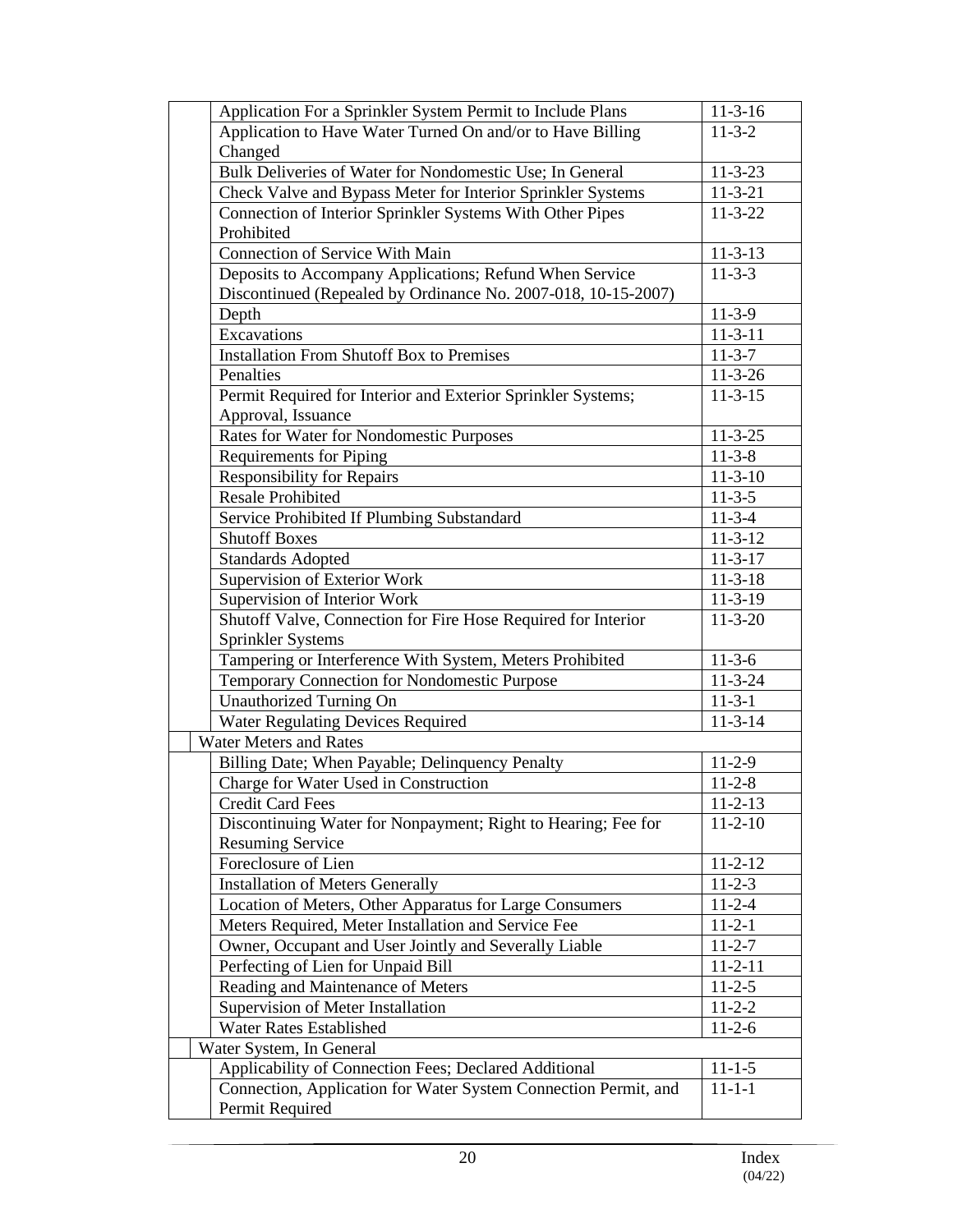| <b>Connection Fee</b>                                                             | $11 - 1 - 4$  |
|-----------------------------------------------------------------------------------|---------------|
| <b>Connection for Fire Protection Purposes</b>                                    | $11 - 1 - 8$  |
| Permanent Disconnection from Mains                                                | $11 - 1 - 7$  |
| <b>Residential Water Services</b>                                                 | $11 - 1 - 6$  |
| <b>Insurance Required for Water Connection Permit</b>                             | $11 - 1 - 3$  |
| Supervision of Connections; Covering Before Inspection                            | $11 - 1 - 2$  |
|                                                                                   |               |
| WATERSHED DEVELOPMENT                                                             |               |
| Conflict                                                                          | $4 - 5 - 3$   |
| Lake County Watershed Development Ordinance Adopted                               | $4 - 5 - 2$   |
| Penalties                                                                         | $4 - 5 - 4$   |
| Preamble                                                                          | $4 - 5 - 1$   |
| WEAPONS (See "GENERAL OFFENSES")                                                  |               |
| WEBSITE (See "VILLAGE WEBSITE AND SOCIAL MEDIA USE POLICIES")                     |               |
| WEEDS (See "TREES, WEEDS, AND OTHER VEGETATION")                                  |               |
| WHISTLEBLOWERS, RETALIATION AGAINST (See "ETHICS CODE")                           |               |
| WIRELESS FACILITIES (See "CONSTRUCTION OF FACILITIES IN PUBLIC<br>RIGHTS-OF-WAY") |               |
| ZONING REGULATIONS (See also "SUBDIVISION REGULATIONS")                           |               |
| <b>Administrative Provisions</b>                                                  |               |
| <b>Board of Appeals</b>                                                           | $10-1-7$      |
| Definitions                                                                       | $10-1-3$      |
| Exceptions                                                                        | $10-1-5$      |
| <b>Other Restrictions</b>                                                         | $10-1-6$      |
| (Reserved)                                                                        | $10-1-4$      |
| Scope                                                                             | $10-1-2$      |
| <b>Short Title</b>                                                                | $10-1-1$      |
| Amendments                                                                        |               |
| Amendments; Public Hearing                                                        | $10 - 11 - 1$ |
| <b>Applications and Permit</b>                                                    |               |
| Applications                                                                      | $10-2-1$      |
| Certificate of Occupancy                                                          | $10-2-4$      |
| Expiration                                                                        | $10-2-3$      |
| Issuance or Denial of Zoning Approval and Other Decisions; Appeals                | $10-2-2$      |
| Districts and Boundaries                                                          |               |
| <b>Boundaries</b>                                                                 | $10-3-2$      |
| Districts                                                                         | $10-3-1$      |
| <b>Districts Enumerated</b>                                                       |               |
| <b>Business Districts</b>                                                         |               |
| <b>Business Districts</b>                                                         | $10-4B-1$     |
| <b>Farming Districts</b>                                                          |               |
| <b>Farming Districts</b>                                                          | $10-4C-1$     |
| Interpretation                                                                    |               |
| Interpretation                                                                    | $10-4F-1$     |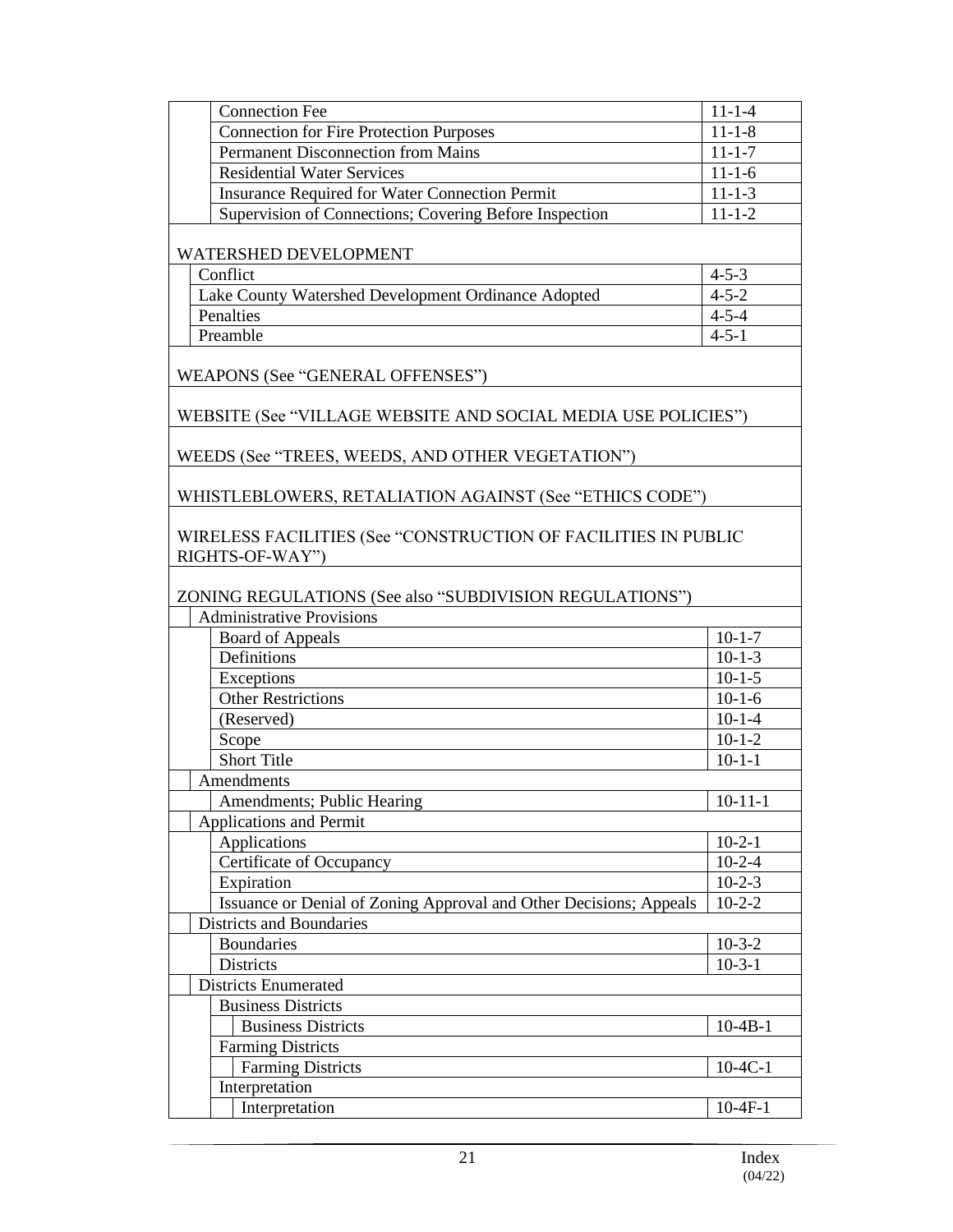| <b>Public Land District</b>                                                            |               |
|----------------------------------------------------------------------------------------|---------------|
| PL District                                                                            | $10-4E-1$     |
| <b>Recreational Districts</b>                                                          |               |
| <b>PR-1 Districts</b>                                                                  | $10-4D-1$     |
| PR-2 Districts                                                                         | $10-4D-2$     |
| PR-3 Districts                                                                         | $10-4D-3$     |
| <b>Residence Districts</b>                                                             |               |
| A-1 Districts (Residence, 40,000 square feet)                                          | $10-4A-1$     |
| A-2 Districts (Residence, 20,000 square feet)                                          | $10-4A-2$     |
| A-3 Districts (Residence - 5 acres)                                                    | $10 - 4A - 3$ |
| A-4 Districts (Residence - 2 acres)                                                    | $10-4A-4$     |
| <b>Enforcement and Penalties</b>                                                       |               |
| <b>Enforcement and Penalties</b>                                                       | $10-10-1$     |
| <b>General Requirements</b>                                                            |               |
| Adult Use Cannabis Business Establishments Prohibited                                  | $10-6-12$     |
| Fences; Debris                                                                         | $10-6-9$      |
| Heights of Buildings and Structures                                                    | $10-6-5$      |
| Incidental Uses; Home Occupations; Occasional Sales; Short-Term                        |               |
| Rentals                                                                                | $10-6-8$      |
| Minimum Floor Area; Maximum Lot Coverage Ratios; and                                   |               |
| Impervious Surface Area Ratios                                                         | $10-6-3$      |
| Minimum Setbacks from Road or Street, and Bodies of Water, and                         |               |
| Front Yard, Side Yard, and Rear Yard Setbacks                                          | $10-6-4$      |
|                                                                                        | $10-6-2$      |
| Nonconforming Uses and Buildings<br>One Residence Per Lot; Division of Lots Prohibited | $10-6-6$      |
|                                                                                        | $10-6-11$     |
| Permitted Playhouses and Play Equipment                                                |               |
| Municipal Water Services Required                                                      | $10-6-1$      |
| <b>Skateboard Ramps</b>                                                                | $10-6-10$     |
| <b>Vehicle Parking Requirements</b>                                                    | $10-6-7$      |
| Personal Wireless Telecommunications Facilities (See also Title 6, Chapter 2,          |               |
| "Construction of Facilities in Public Rights-of-Way")                                  |               |
| Abandoned or Unused Towers or Portions of Towers                                       | $10-8-9$      |
| Conditions                                                                             | $10-8-6$      |
| Definitions                                                                            | $10-8-3$      |
| Interference with Public Safety Telecommunications                                     | $10 - 8 - 10$ |
| Interpretation                                                                         | $10 - 8 - 2$  |
| Nonconformities                                                                        | $10 - 8 - 7$  |
| <b>Placement of Personal Wireless Service Facilities</b>                               | $10-8-4$      |
| Purpose                                                                                | $10-8-1$      |
| Shared Use                                                                             | $10 - 8 - 5$  |
| Submittal Requirements, Additional                                                     | $10-8-11$     |
| Tower and Antenna Design Requirements                                                  | $10 - 8 - 8$  |
| Village-Owned Land                                                                     | $10 - 8 - 12$ |
| <b>Planned Residential Development</b>                                                 |               |
| Definitions                                                                            | $10-5-1$      |
| <b>Planned Development</b>                                                             | $10-5-2$      |
| <b>Sign Regulations</b>                                                                |               |
| Definitions                                                                            | $10-7-3$      |
| <b>Monument Signs</b>                                                                  | $10-7-6$      |
| Prohibitions                                                                           | $10 - 7 - 7$  |